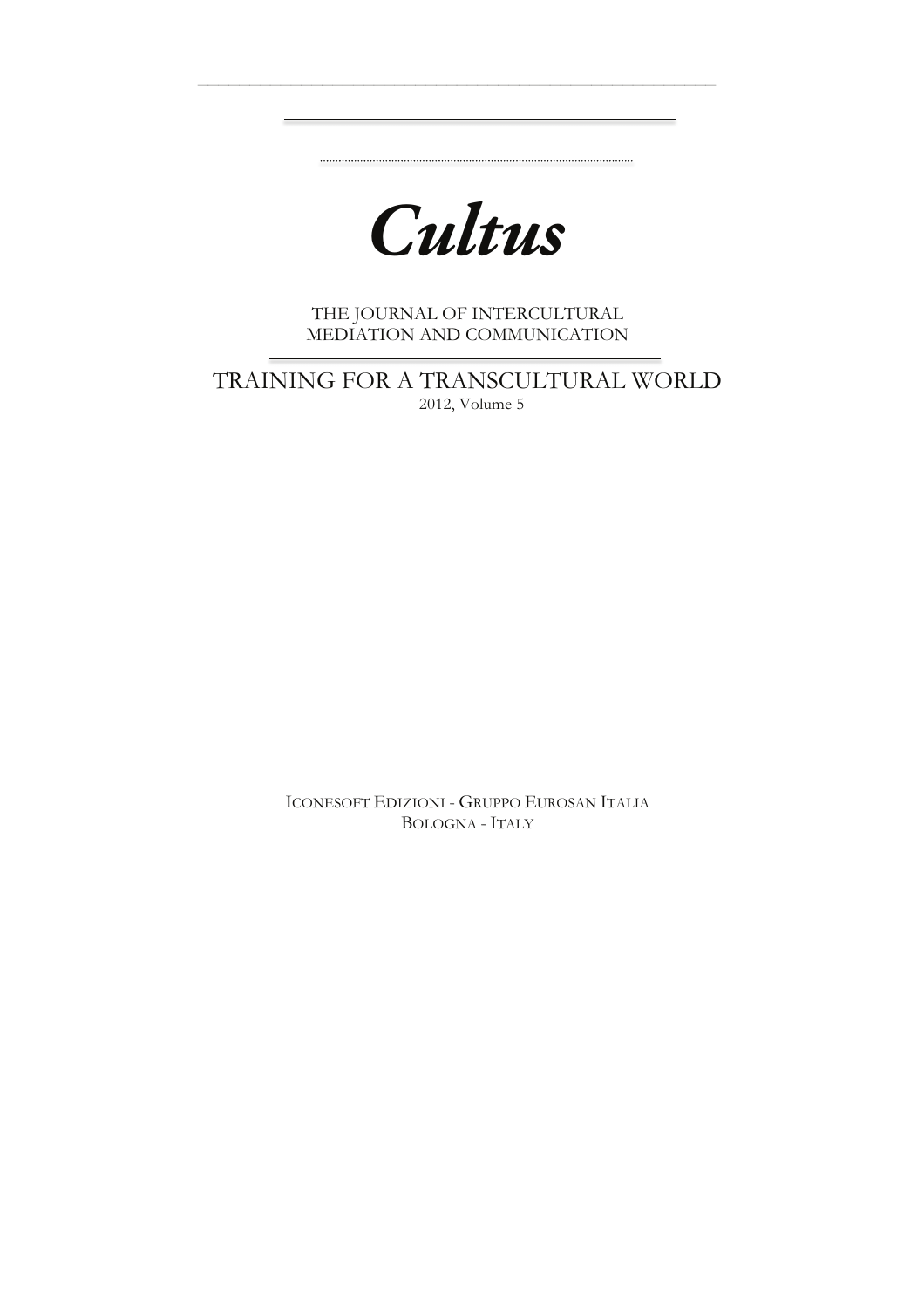Registrazione al Tribunale di Terni n. 11 del 24.09.2007

 $\overline{\phantom{a}}$  , which is a set of the set of the set of the set of the set of the set of the set of the set of the set of the set of the set of the set of the set of the set of the set of the set of the set of the set of th

Direttore Responsabile Agostino Quero Editore Iconesoft Edizioni - Gruppo Eurosan Italia Anno 2012 ISSN 2035-3111 Policy: double-blind peer review

© *Iconesoft Edizioni – Gruppo Eurosan Italia srl via Persicetana Vecchia 26 – 40132 Bologna*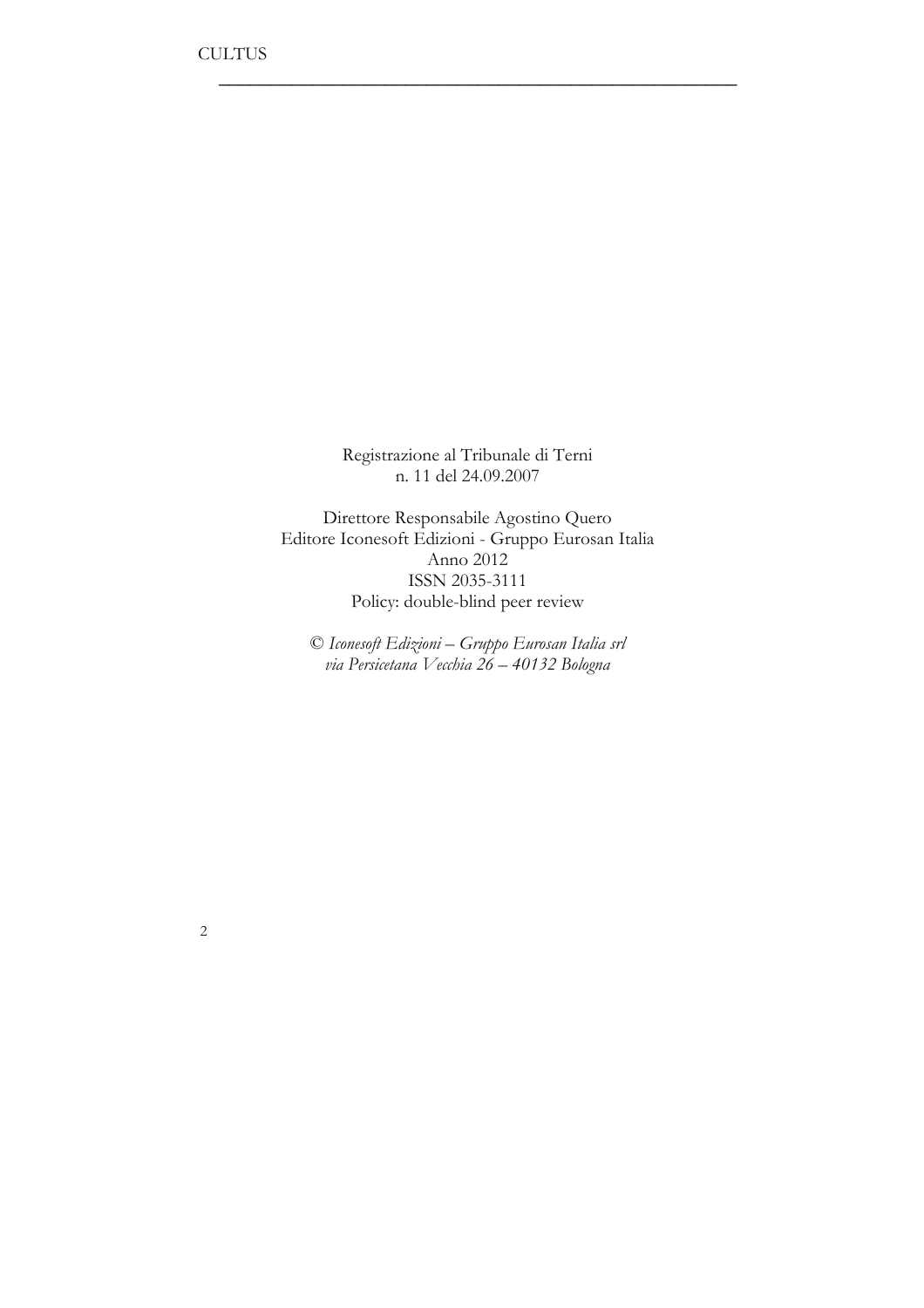# **CULTUS**

\_\_\_\_\_\_\_\_\_\_\_\_\_\_\_\_\_\_\_\_\_\_\_\_\_\_\_\_\_\_\_\_\_\_\_\_\_\_\_\_\_\_\_\_*\_\_\_\_\_\_\_\_\_\_\_\_*

*the Journal of Intercultural Mediation and Communication*

## TRAINING FOR A TRANSCULTURAL WORLD 2012, Volume 5

*Editors*

*David Katan University of Salento* 

*Cinzia Spinzi University of Palermo*

ICONESOFT EDIZIONI - GRUPPO EUROSAN ITALIA BOLOGNA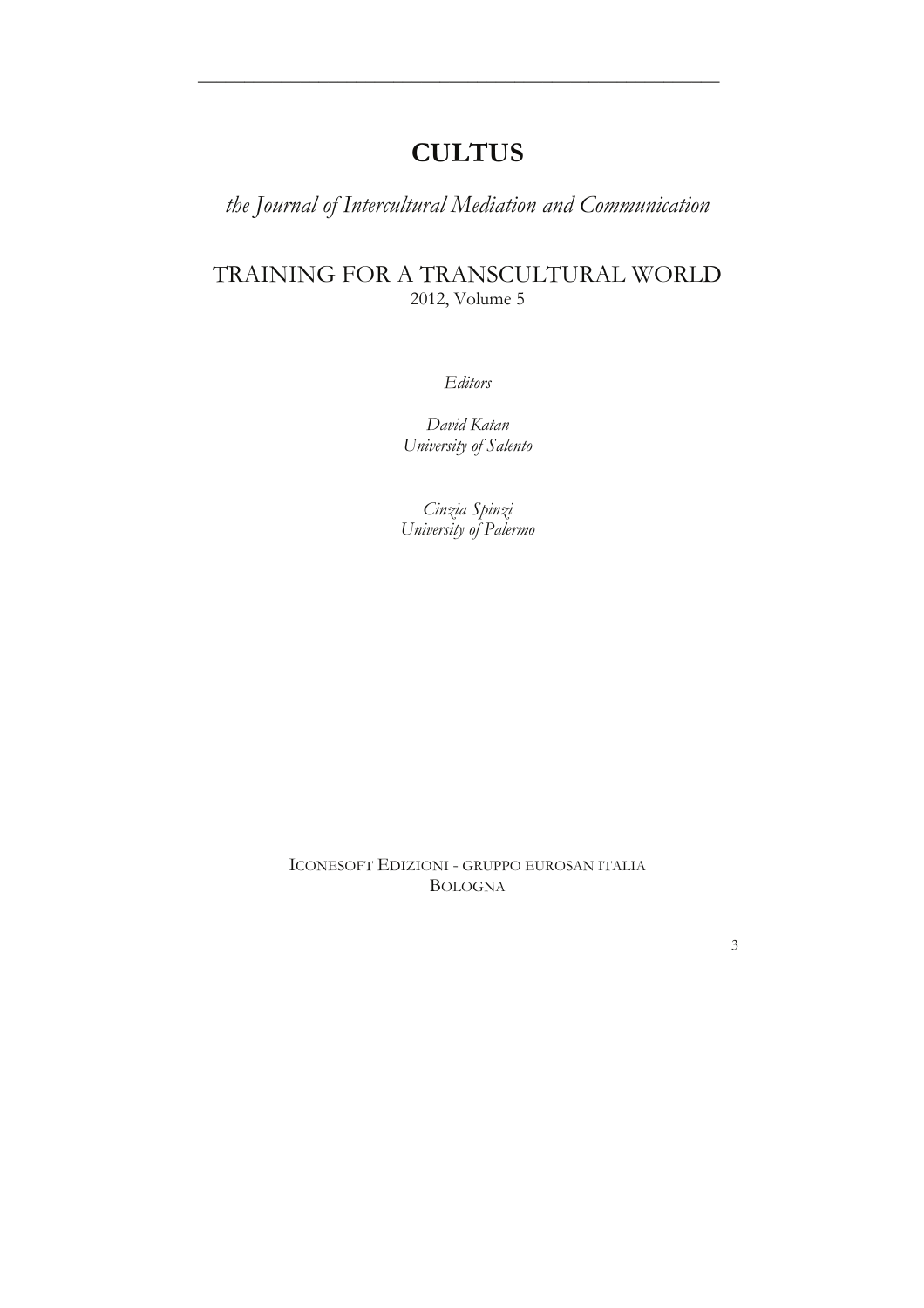# **CULTUS**

 $\overline{\phantom{a}}$  , which is a set of the set of the set of the set of the set of the set of the set of the set of the set of the set of the set of the set of the set of the set of the set of the set of the set of the set of th

*the Journal of Intercultural Mediation and Communication*

## **Editorial Board**

Michael Agar *Ethknoworks LLC and University of Maryland, College Park, USA*

Patrick Boylan *SIETAR*

Milton Bennet *Intercultural Development Research Institute, Italy*

Patrick Boylan *SIETAR-Italy and past Professor at Roma Tre University, Rome*

Ida Castiglioni *University of Milan (Bicocca), Intercultural Development Research Institute*

Andrew Chesterman *University of Helsinki, Finland*

Delia Chiaro *University of Bologna (SSLMIT), Forlì, Italy*

Nigel Ewington *WorldWork Ltd, Cambridge, England*

Peter Franklin *HTWG Konstanz University of Applied Sciences, dialogin-The Delta Intercultural Academy*

| I |  |
|---|--|
|   |  |
|   |  |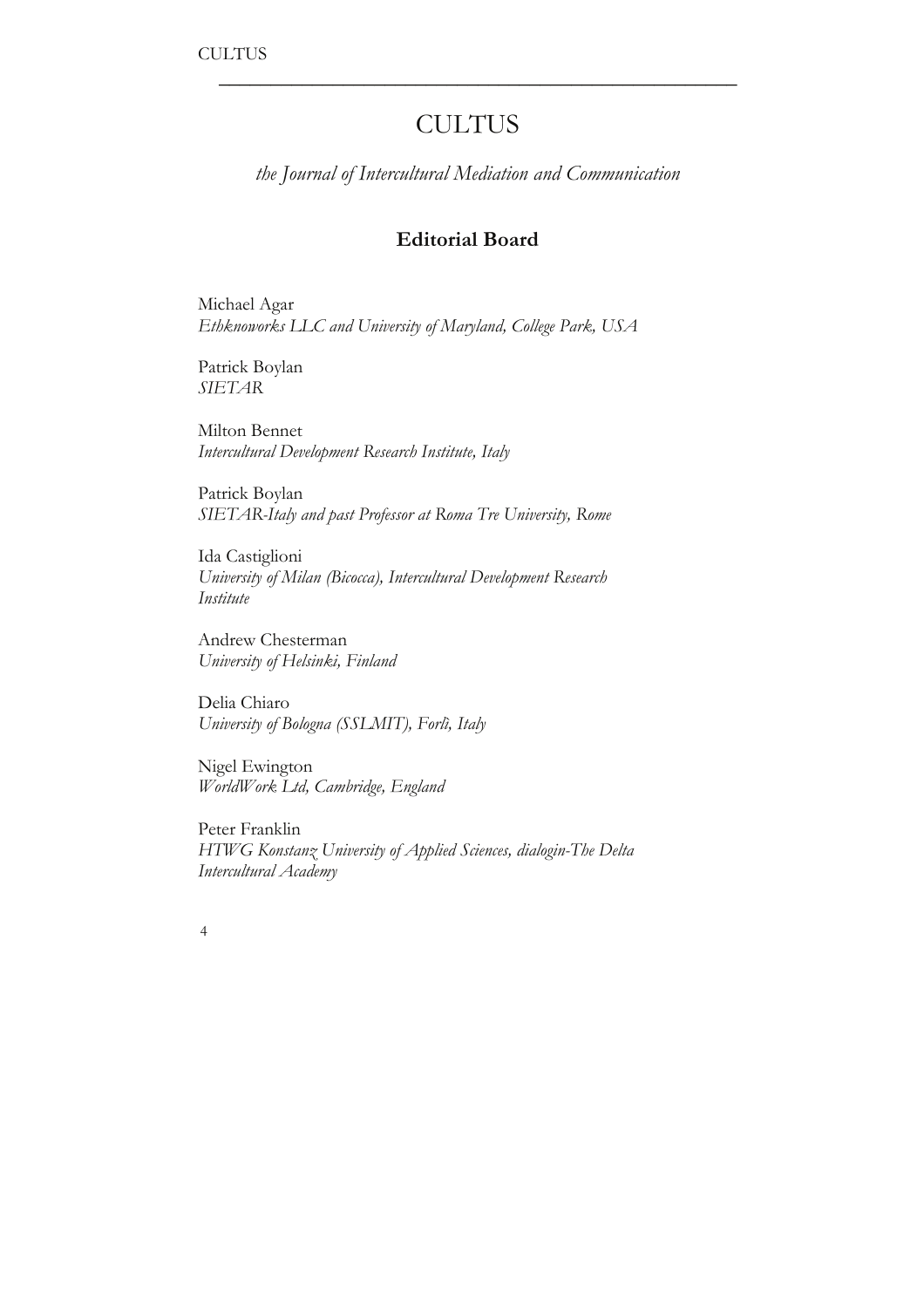Maria Grazia Guido *University of Salento, Italy*

Xiaoping Jiang *University of Guangzhou, China*

Raffaela Merlini *University of Macerata, Italy*

Robert O'Dowd *University of León, Spain.*

Anthony Pym *Intercultural Studies Group, Universidad Rovira I Virgili, Tarragona, Spain*

\_\_\_\_\_\_\_\_\_\_\_\_\_\_\_\_\_\_\_\_\_\_\_\_\_\_\_\_\_\_\_\_\_\_\_\_\_\_\_\_\_\_\_\_*\_\_\_\_\_\_\_\_\_\_\_\_*

Helen Spencer-Oatey *University of Warwick, England*

Federica Scarpa *SSLMIT University of Trieste, Italy*

Helen Spencer-Oatey *Universoty of Warwick, England*

Christopher Taylor *University of Trieste, Italy*

Kumiko Torikai *Rikkyo Graduate School of Intercultural Communication, Tokyo, Japan*

David Trickey *TCO s.r.l., International Diversity Management, Bologna, Italy*

Margherita Ulrych *University of Milan, Cattolica del Sacro Cuore, Italy*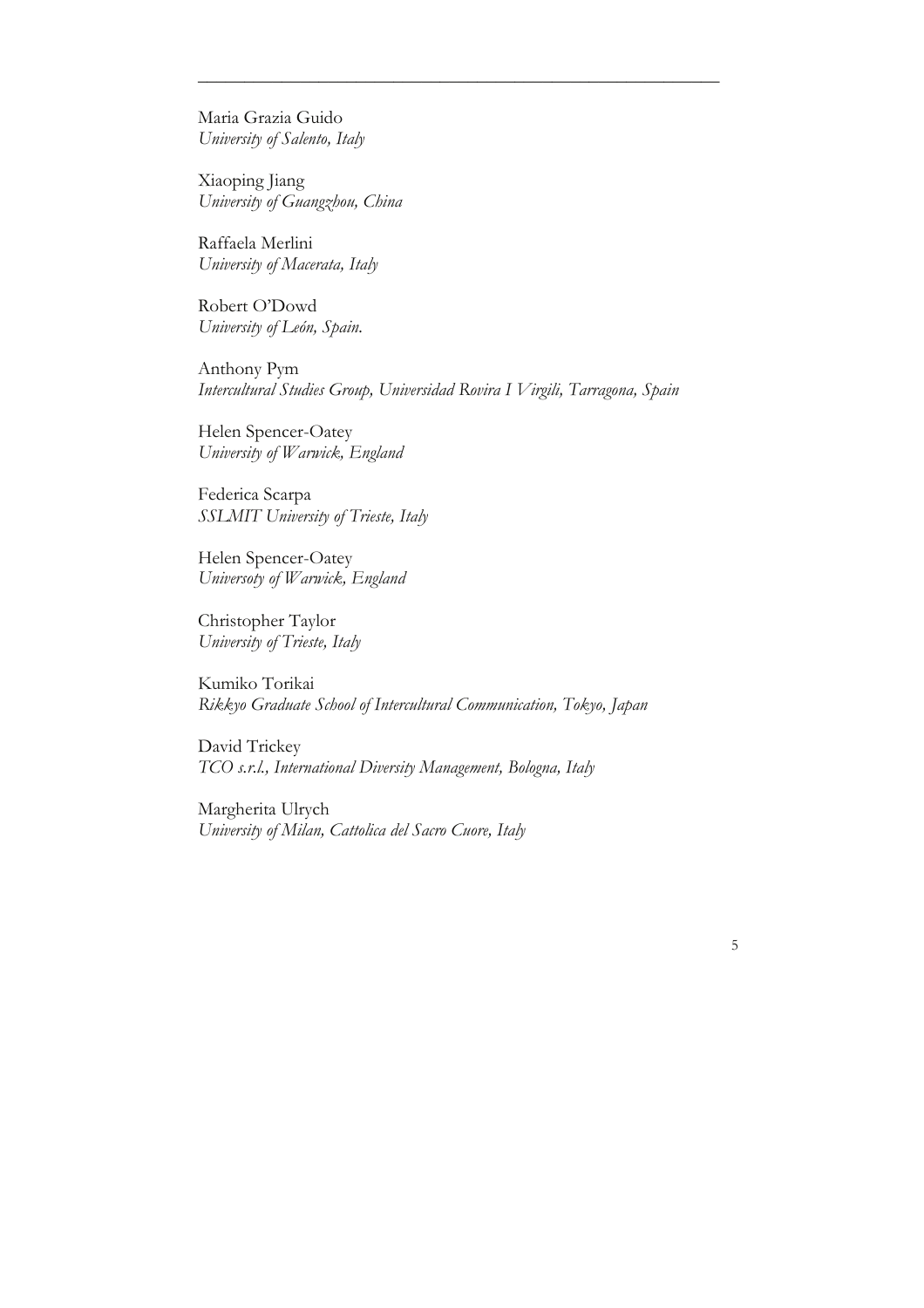# **Table of Contents**

| Foreword                                                                                                                                                 | 8   |
|----------------------------------------------------------------------------------------------------------------------------------------------------------|-----|
| The Transcultural turn: models, training and translation itself.<br>New frameworks for training.<br>Introduction by David Katan                          | 10  |
| FREPA - A Set of Instruments for the Development of Inter-/<br>Transcultural and Plurilingual Competences<br>Petra Daryai-Hansen and Anna Schröder-Sura  | 20  |
| Motivation in Multicultural Settings - Using the Synergy between<br>Cultural Dimensions and the Reiss Profile<br>Susanne Konigorski                      | 37  |
| Handling Communication in International Partnerships:<br>Insights on Competence from the echina-UK Programme<br>Helen Spencer-Oatey and Stefanie Stadler | 51  |
| Push and Pull: The Competencies required for working internationally<br>Nigel Ewington and Tim Hill                                                      | 80  |
| The Mobius Map for living and working in the Cultural intermezzo<br>Nikola Hale                                                                          | 93  |
| Perceptions and interaction on Facebook: Germans and Americans.<br>Anxiety, opportunities, growth, change and learning<br>Jacquelyn Reeves               | 113 |
| Transtraining Interculturators or Training Communication Experts<br>in Today's Transcultural World<br>Marián Morón-Martín                                | 132 |
| Becoming a translator: the development of intercultural competence<br>in Spain                                                                           |     |
| Ana Gregorio Cano                                                                                                                                        | 154 |

 $\overline{\phantom{a}}$  , which is a set of the set of the set of the set of the set of the set of the set of the set of the set of the set of the set of the set of the set of the set of the set of the set of the set of the set of th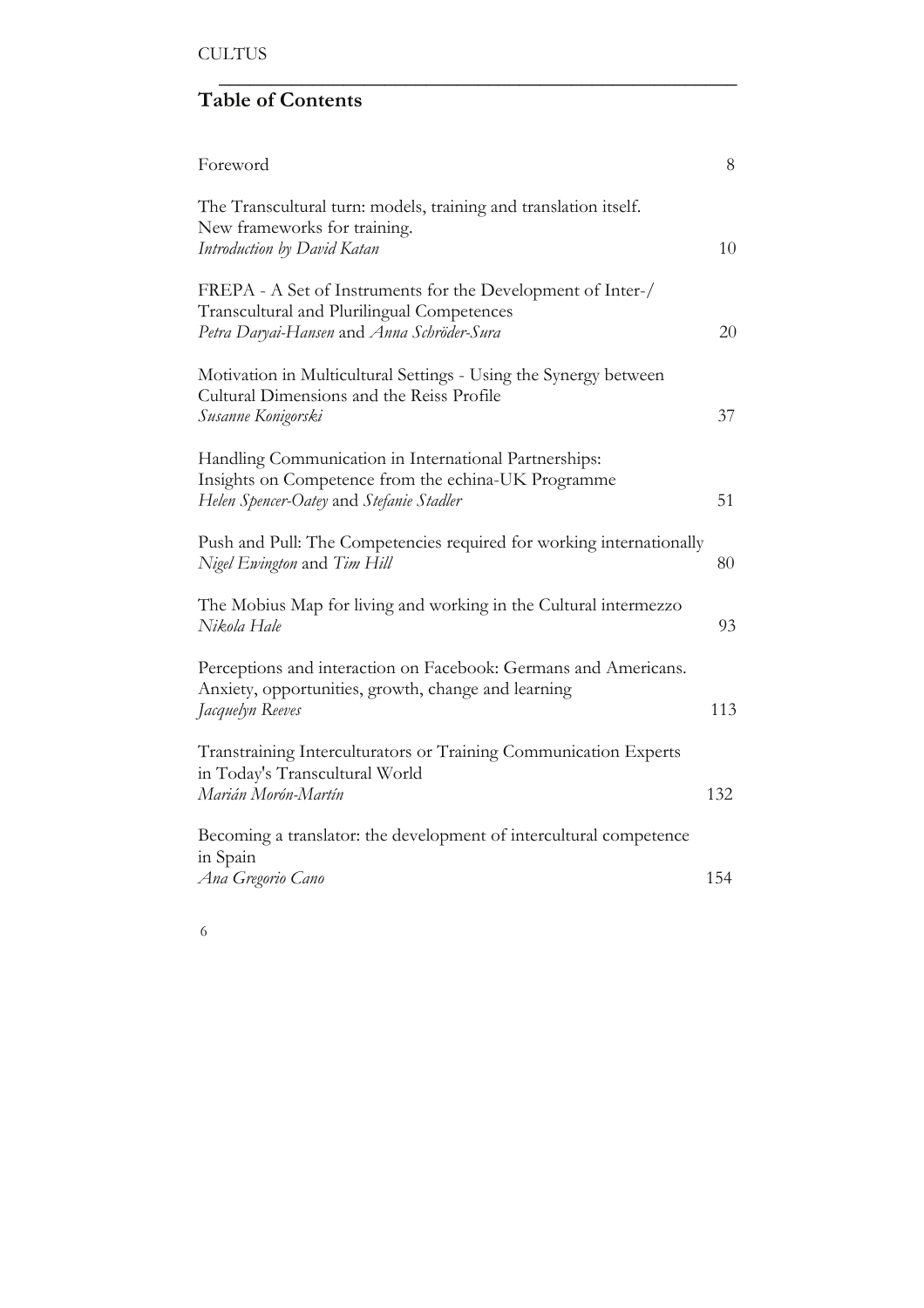| Travel insurance policies: a playground for training transculturally-aware |     |
|----------------------------------------------------------------------------|-----|
| translators                                                                |     |
| Katia Peruzzo and Isabel Durán-Muñoz                                       | 171 |
| From titles and cultural transfer                                          |     |
| David Limon                                                                | 189 |
|                                                                            |     |
| Notes on contributors                                                      | 209 |
| Guidelines for contributors                                                | 214 |

7

\_\_\_\_\_\_\_\_\_\_\_\_\_\_\_\_\_\_\_\_\_\_\_\_\_\_\_\_\_\_\_\_\_\_\_\_\_\_\_\_\_\_\_\_*\_\_\_\_\_\_\_\_\_\_\_\_*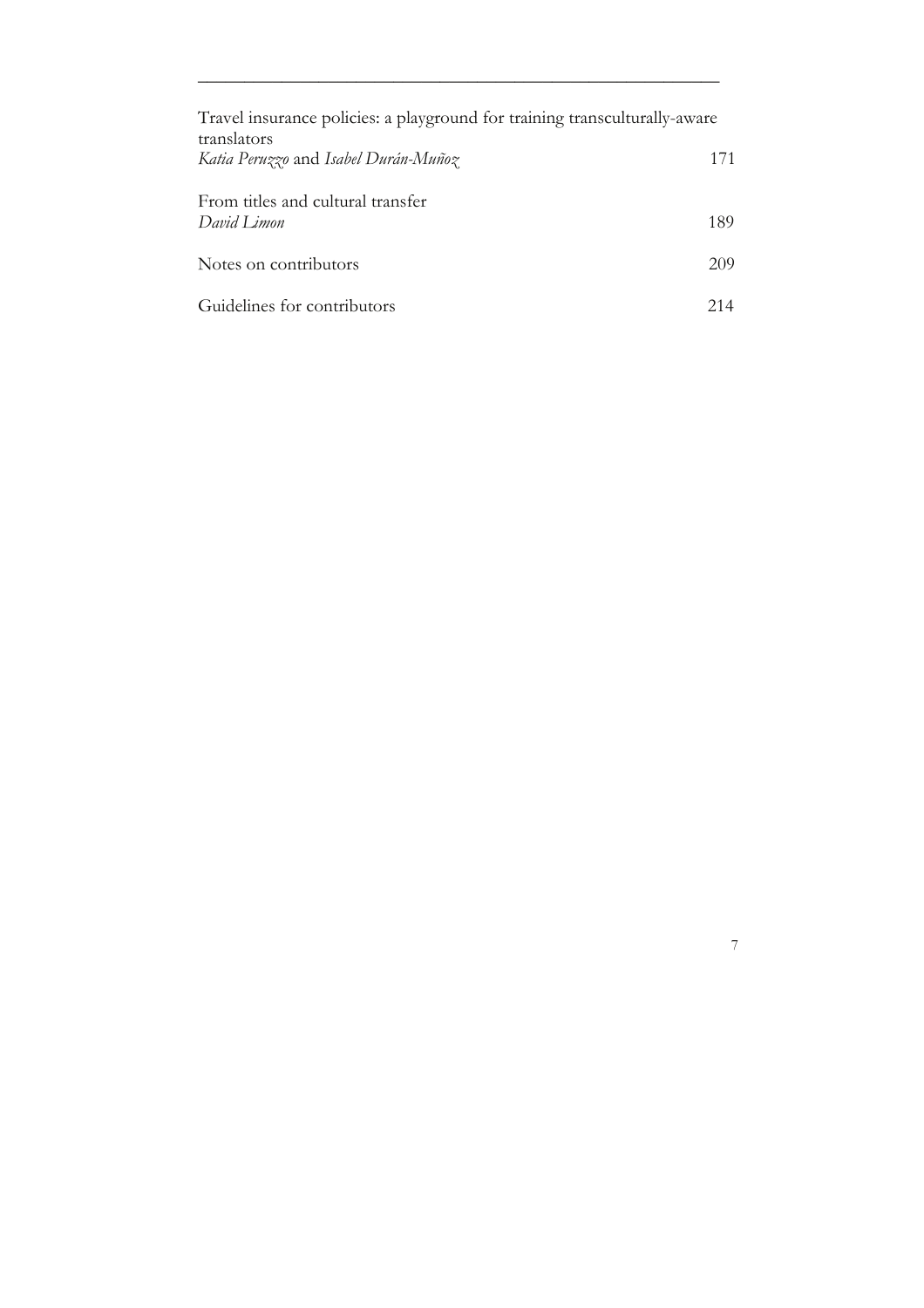## **Foreword**

 $\overline{\phantom{a}}$  , which is a set of the set of the set of the set of the set of the set of the set of the set of the set of the set of the set of the set of the set of the set of the set of the set of the set of the set of th

This issue asked for contributions focussing on research, models, strategies, and also practical exercises which either break new ground on classic linguacultural divides, or are able to reach beyond static, stereotypical 'cultural differences' and make some headway in improving communication and mutual understanding in an increasingly transcultural and virtual world. As we had such a response, boosted through the active contribution of SIETAR Europe papers given at Krakow "Interculturalism Ahead: Transition to a Virtual World?" (September 2011), instead of our usual 5-6 papers we have 10 but, sadly perhaps, no interview this year.

The first papers in this issue offer specific frameworks or models, all of which move us on from the static cultural-difference models, and chart how the transcultural turn is developing; while those on university training and translation give us a stark reality check. Though there is some light, and much investment in training, especially through foreign study, the picture regarding student perception of the training and of 'the Other', along with actual professional translation highlights the fact that there is still some way to go before we can talk of a real 'transcultural turn' in practice.

We hear much about EU supported initiatives in education and training. In particular there is FREPA a Council of Europe 'Framework of Reference for Pluralistic Approaches to Languages and Cultures' (Daryai-Hansen & Schröder-Sura) and INCA, the "Intercultural Competence Assessment" suite of tools (Cano). From the business world we have a fusion of cultural dimensions with the Reiss Life motives (Konigorski), rhyzomatic (rather than tree diagram thinking) embodied in the analogy with the Mobius strip (Hale); WorldWork's 'International Profiler' (IP) and International Preference indicator' (IPI) (Ewington & Hill) along with a more communication focussed enhancement (Spencer-Oatey and Stadler).

8 Areas of perception of cultural difference include a German-American study of Facebook (Reeves), the intercultural benefits of EU supported 'Applied Language Europe' (ALE) European university study exchange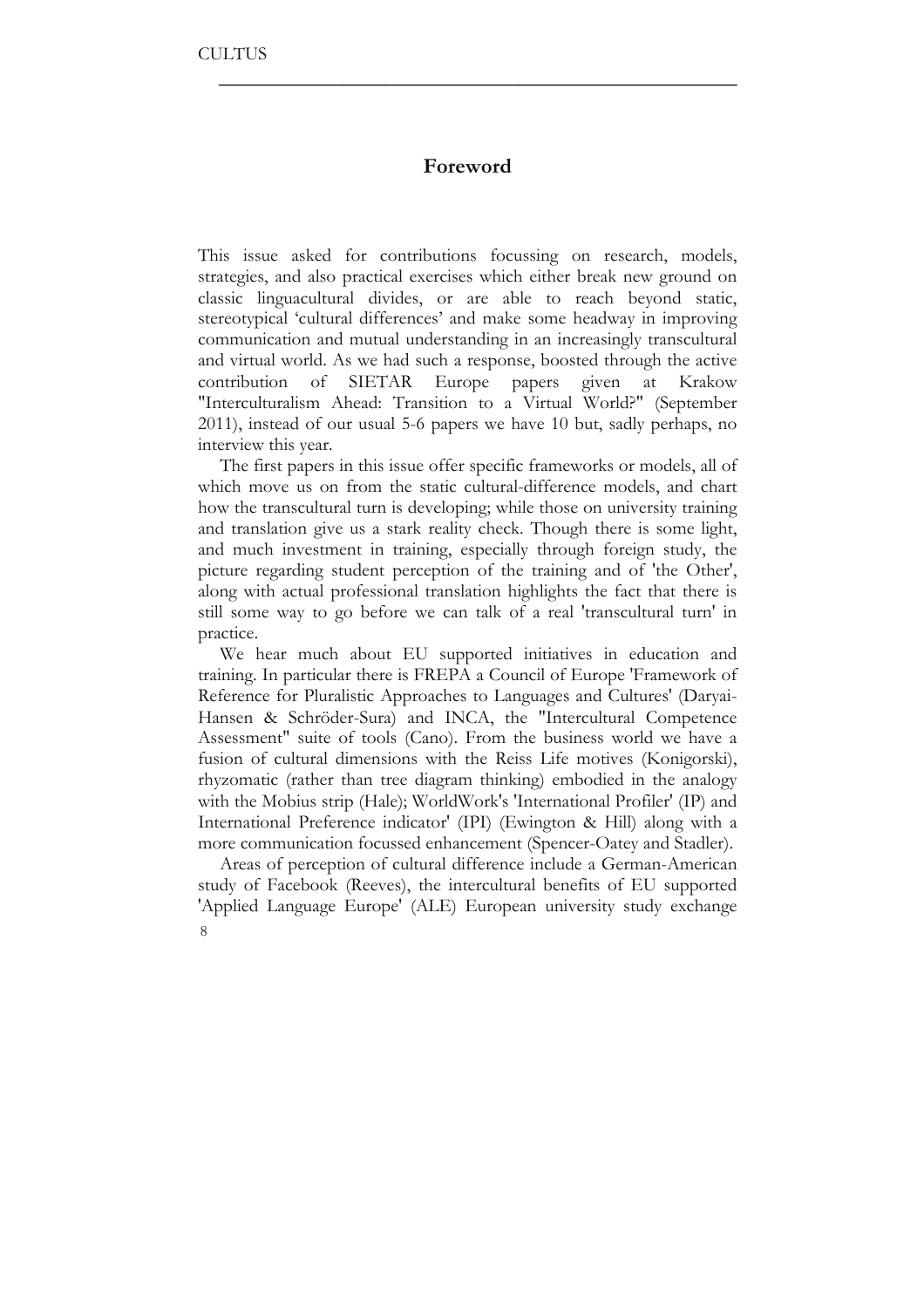(Morón-Martín) and the 'Mobility in Higher Education' project (Cano). With regard specifically to translation and transculturality there is a discussion on the use of corpora and travel insurance texts (Peruzzo and Durán-Muñoz) and a case study on the translation of film titles.

\_\_\_\_\_\_\_\_\_\_\_\_\_\_\_\_\_\_\_\_\_\_\_\_\_\_\_\_\_\_\_\_\_\_\_\_\_\_\_\_\_\_\_\_\_\_\_\_\_\_\_\_\_\_\_\_\_

*David Katan Cinzia Spinzi*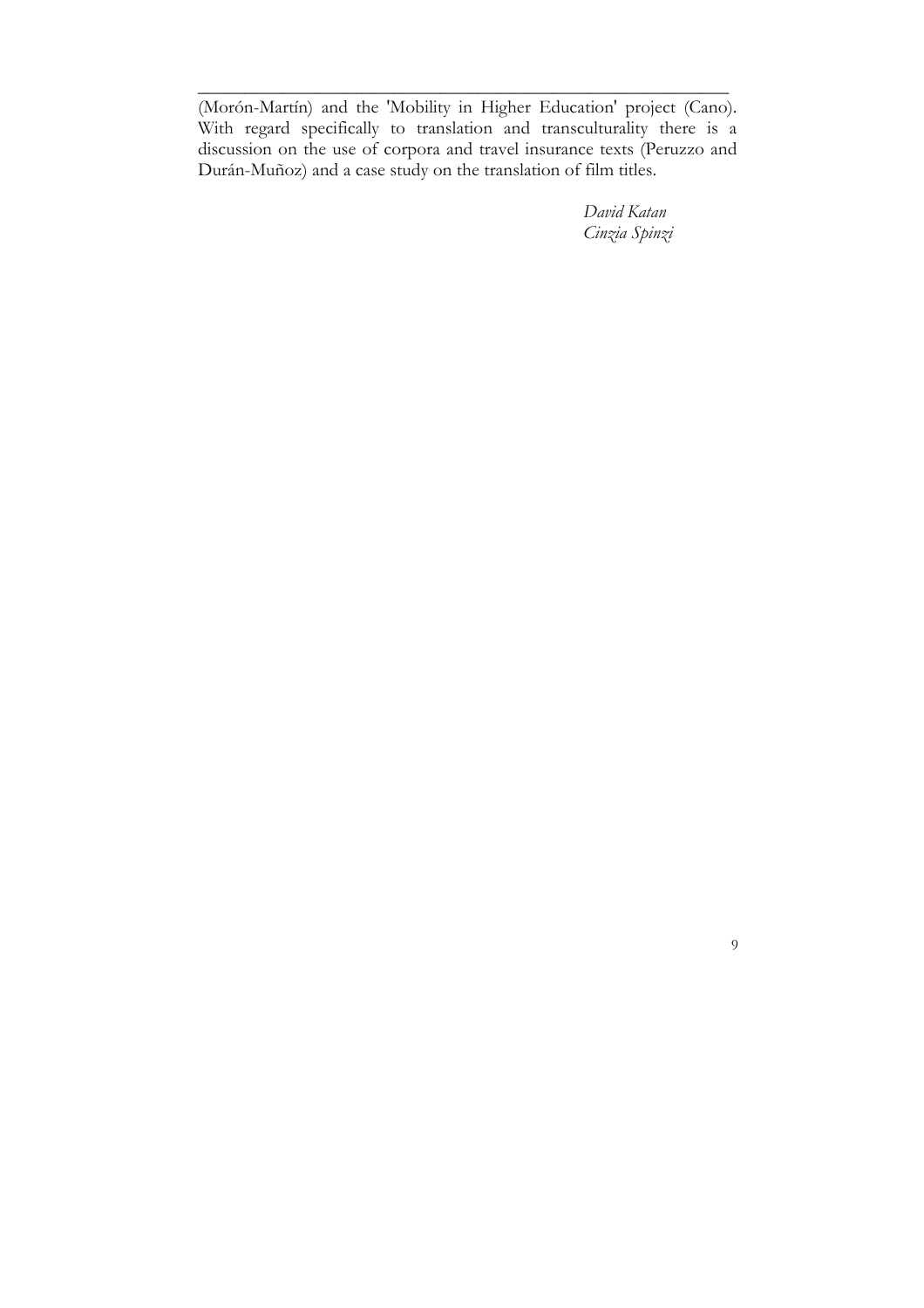## **Travel insurance policies: a "playground" for training transculturally-aware translators\***

\_\_\_\_\_\_\_\_\_\_\_\_\_\_\_\_\_\_\_\_\_\_\_\_\_\_\_\_\_\_\_\_\_\_\_\_\_\_\_\_\_\_\_\_\_\_\_\_\_\_\_\_\_\_\_

*Katia Peruzzo* and *Isabel Durán-Muñoz*

#### *Abstract*

The purpose of the present article is to analyse the suitability of employing travel *insurance policies terms and conditions in the context of a specialised translation course at university level so as to develop translator professional competences. Instead of carrying out a text selection based only on experience, tradition or intuition, which are frequent criteria to include text types in the syllabus of this kind of courses, we present a study based on an ad hoc bilingual comparable corpus consisting of original travel insurance policies in Spanish and Italian. By means of this study we justify our selection and highlight the specific features of this kind of hybrid and legally-binding documents, which provide benefits if used as training materials in a specialised translation course. Thanks to these specific features, travel insurance policies provide students with suitable material to work on language and culture divergences and similarities in a cross-cultural environment and to practice different translation strategies in order to solve possible translation problems. By using this kind of material in a specialised translation course, the focus of translators-to-be could be shifted from differences to similarities. This would help trainees acknowledge that different realities designated by different languages are undergoing a progressive convergence due to the expansion of tourism as an increasingly transcultural market sector and would enhance their self-perception of their role as transculturally-aware communication specialists.*

#### **1. Introduction**

Several authors (Reiss 1971, Hatim 1984, Nord 1991, Kelly 2000, among others) have suggested that translation courses should be organised by text

<sup>\*</sup> This article is very much a product of joint research by the two authors. Katia Peruzzo mainly wrote sections 3 and 4; Isabel Durán-Muñoz largely wrote sections 1, 2 and 5.

<sup>171</sup>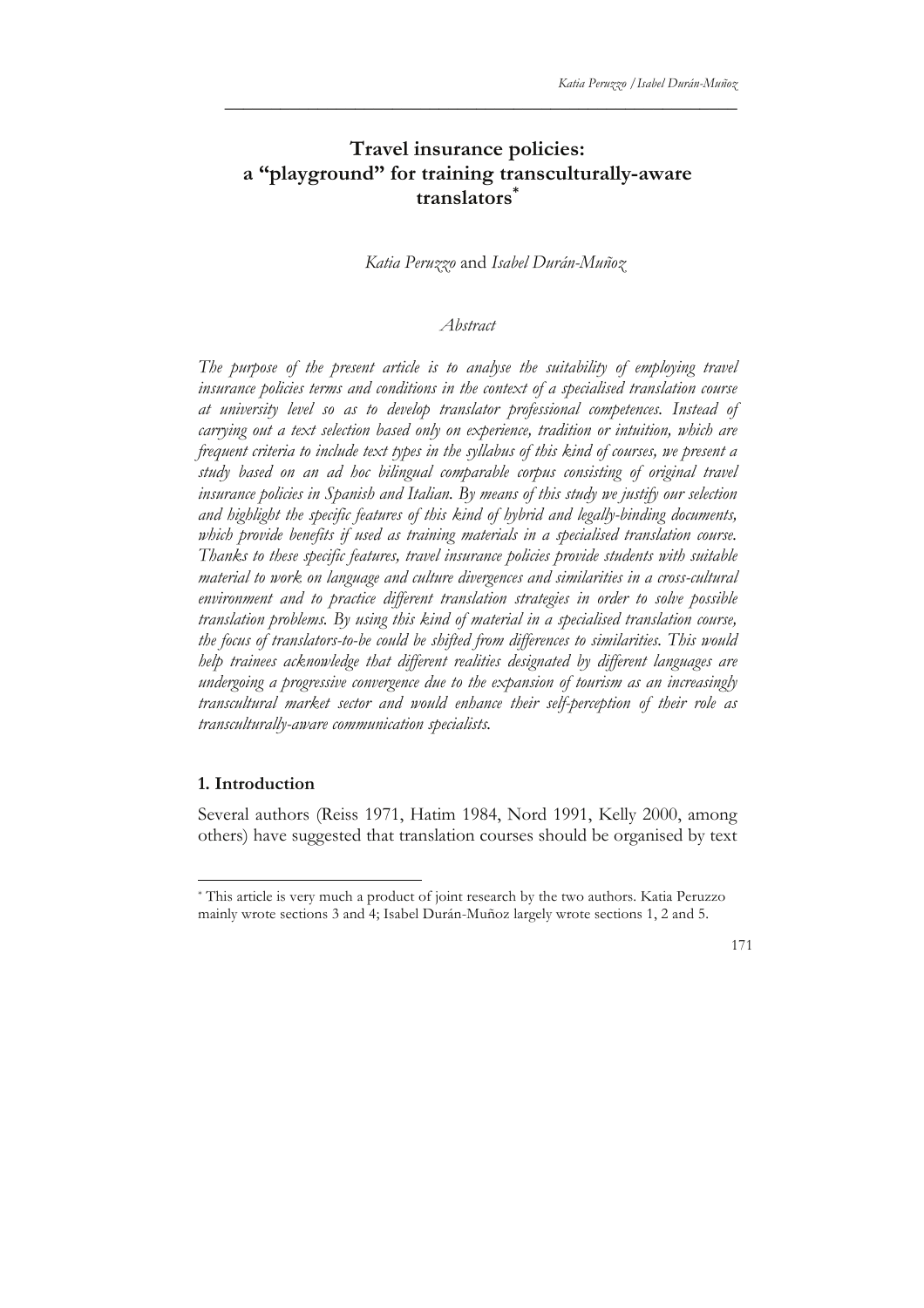typology, although they do not agree with their taxonomy, text genres, and so on. Indeed, to the best of our knowledge, little has been written, aside from proposals of text categorisation in different domains (cf. Sevilla Muñoz & Sevilla Muñoz 2003, Mattila 2006), on actual criteria for text selection or the procedure to choose among possible text types. Following Kelly (2000: 159), we consider that text selection is one of the most important aspects of the planning phase of a translation course and, as such, "it is disheartening to see just how [...] haphazard it often is" (Kelly 2000: 159). The selection of a specific text type is usually based on generalisations of the kind: texts must reflect the professional market and its needs; informative texts are more suitable for early stage training than expressive texts; texts must be chosen to illustrate concrete translation issues, and the like. Apart from these considerations, which are shared by academics and experts, decisions of this kind are also based on experience and intuition, which may be correct but may sometimes prove not to be the most suitable options.

\_\_\_\_\_\_\_\_\_\_\_\_\_\_\_\_\_\_\_\_\_\_\_\_\_\_\_\_\_\_\_\_\_\_\_\_\_\_\_\_\_\_\_\_\_\_\_\_\_\_\_\_\_\_\_\_

In this paper, we try to avoid subjectivity in the selection of text types for a specialised translation course at university level. To do so, we present our study based on two different approaches: on the one hand, the selection criteria proposed by Kelly (2000), such as high demand in the professional market, professional realism by employing authentic professionally translatable and translated material, availability of reference material (dictionaries, glossaries, parallel texts, etc.), quality of original texts, and determined textual conventions. On the other hand, we compiled an electronic *ad hoc* bilingual comparable corpus (described in section 2.1), consisting of original travel insurance policies in Spanish and Italian, which serves as a basis to carry out a contrastive study with the aim of demonstrating the suitability of this type of text and analysing the possibilities of employing insurance policies as training material in a specialised translation course.

The paper is structured as follows: first, we describe the corpus compiled to carry out our analysis, both qualitatively and quantitatively; second, we present an in-depth analysis of the linguistic and non-linguistic features of travel insurance policies, including the macrostructure and other features regarding domain-specific language, and finally, we suggest some possible benefits of using this text type in a specialised translation classroom, followed by some concluding remarks about the results and possible future research.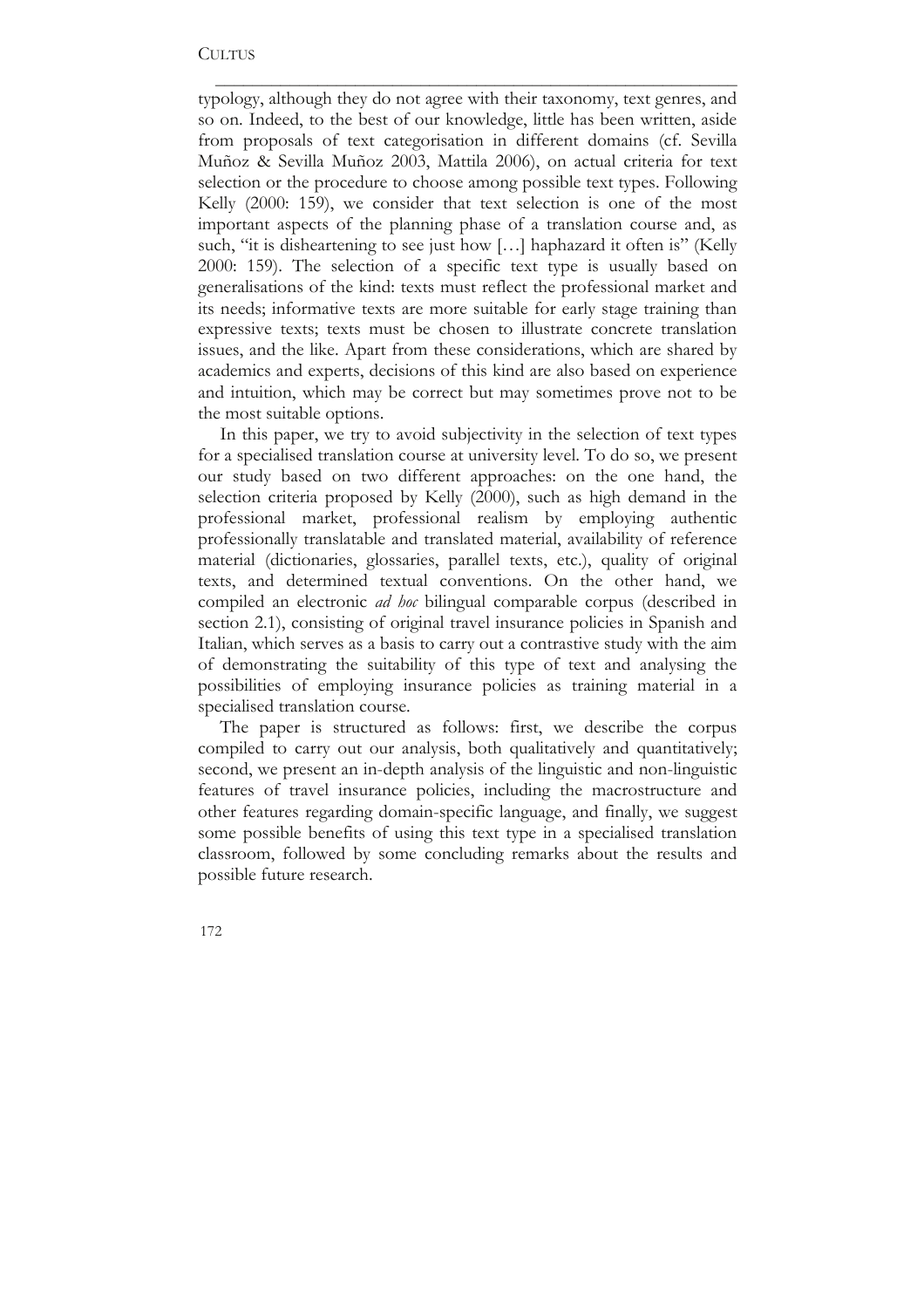#### **2. Insurance Policies as Training Material**

Nowadays, apart from booking their accommodation and flights online, travellers from all over the world can also purchase travel insurance policies directly on the web, which has led to the proliferation of online information on travel insurance written in different languages and within different cultures. The information published on insurance companies' websites can be classified into two different groups according to their main features and functions: on the one hand, catchy product descriptions for marketing and promotional purposes, and, on the other hand, bureaucratic-style insurance policy wordings, which are required by law and are highly standardised. Although both text types are eligible to be employed in a specialised translation course, in this study we focus on the second type of documents mentioned, i.e. travel insurance policies terms and conditions, and intend to prove the appropriateness of using this text type in translation training with the aim of enhancing trainees' "translation competence"  $(CEN 2006)^1$  and make them culturally aware of convergences and divergences between Spanish and Italian.

\_\_\_\_\_\_\_\_\_\_\_\_\_\_\_\_\_\_\_\_\_\_\_\_\_\_\_\_\_\_\_\_\_\_\_\_\_\_\_\_\_\_\_\_\_\_\_\_\_\_\_\_\_\_\_

The main features observed in the Italian and Spanish comparable corpus, which are further discussed in the sections below, can be summarised as follows: a) the availability of online insurance policies published in different languages and by different insurance companies is very high, which makes parallel texts readily accessible for students; b) there are many helpful online sources of information currently available, from dictionaries and glossaries to definitions included in the same working document, which facilitates terminological search and access to required information as well as guaranteeing good translation results; c) insurance policies are hybrid texts, combining legal and non-legal terminology (medical, tourism-related, among other), thus encouraging the acquisition of terminology and conceptual knowledge; d) their structure is established by national legislation, thus making the structure differ according to languages and cultures; e) the texts examined contain culturebound terms, which may hamper the translation carried out by trainees and require specific training to be successfully tackled. In the following section the bilingual comparable corpus, whose compilation constituted

<sup>&</sup>lt;sup>1</sup> Other examples dealing with enhancing trainees' translation competence in the classroom can be found in Cavagnoli et al. (2009), Musacchio & Sostero (2008) or Kelly (2005), among others.

<sup>173</sup>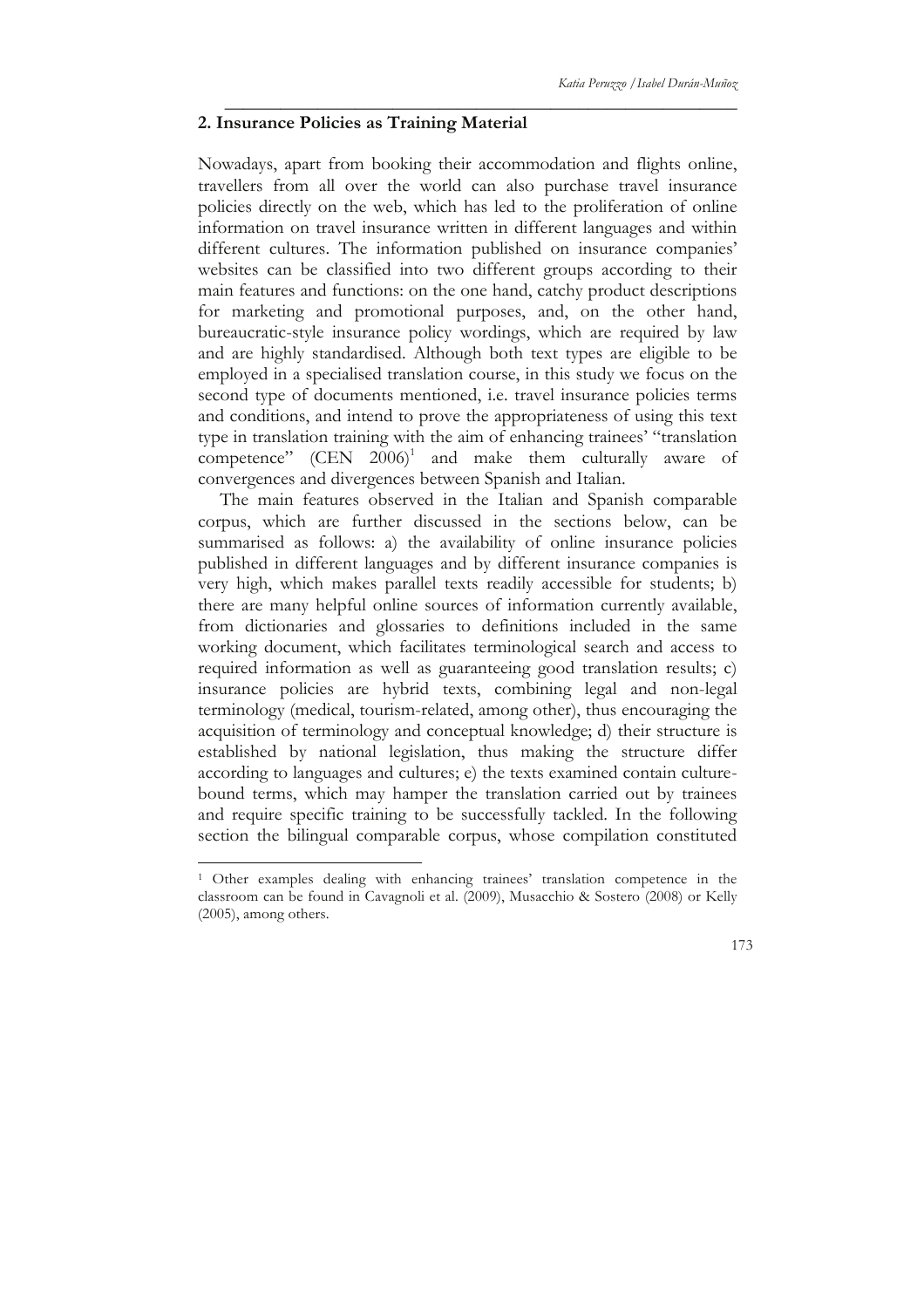the first step performed in our study, is described in greater detail both in quantitative and qualitative terms.

\_\_\_\_\_\_\_\_\_\_\_\_\_\_\_\_\_\_\_\_\_\_\_\_\_\_\_\_\_\_\_\_\_\_\_\_\_\_\_\_\_\_\_\_\_\_\_\_\_\_\_\_\_\_\_\_

## 2.1 The comparable corpus

The compilation of a corpus requires the definition of a set of variables in the design phase according to the purpose of the research project. In our specific case, a number of criteria were determined, following Bowker and Pearson (2002: 54), to fulfil the project aims, namely the study of divergences and similarities in Italian and Spanish terms and conditions found in travel insurance policies and the suitability of this text type to be employed in a specialised translation course. They are summarised in Table 1.

| CRITERION              | <b>CRITERION SPECIFICATION</b>                                                                                                                                                                                                                                                        |  |
|------------------------|---------------------------------------------------------------------------------------------------------------------------------------------------------------------------------------------------------------------------------------------------------------------------------------|--|
| Temporal criterion     | The date of publication or creation of<br>the texts selected is as recent as<br>possible.                                                                                                                                                                                             |  |
| Geographical criterion | All the texts selected are<br>geographically limited, that is, all the<br>Spanish texts used are from Spain,<br>and All the Italian texts are from<br>Italy, so as to avoid possible<br>diatopical terminological variation,<br>such as the Spanish spoken in Mexico<br>or Venezuela. |  |
| Formal criterion       | The texts selected pertain to a<br>specialised communicative setting,<br>that is, a medium-high level of<br>specialisation, are originally written in<br>the languages of the study and are in<br>their full electronic format.                                                       |  |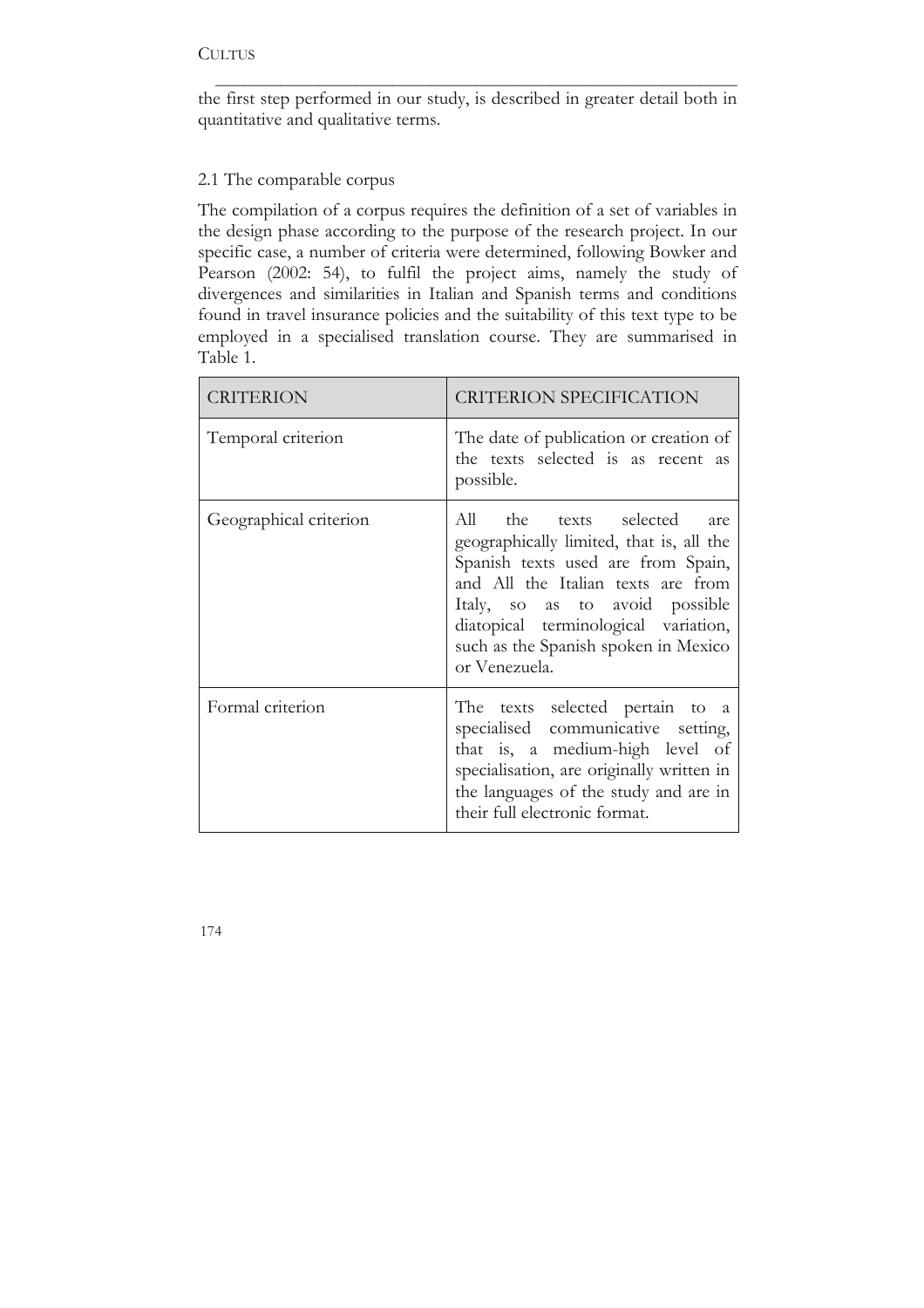| criterion            | Genre or textual typology   All the texts selected belong to the<br>same genre, that is, travel insurance<br>policies available on the Internet,<br>containing insurance terms and<br>conditions. |
|----------------------|---------------------------------------------------------------------------------------------------------------------------------------------------------------------------------------------------|
| Authorship criterion | All the texts are authentic documents<br>drafted by insurance companies.                                                                                                                          |

\_\_\_\_\_\_\_\_\_\_\_\_\_\_\_\_\_\_\_\_\_\_\_\_\_\_\_\_\_\_\_\_\_\_\_\_\_\_\_\_\_\_\_\_\_\_\_\_\_\_\_\_\_\_\_

**Table 1**. Set of criteria used in the compilation of the bilingual comparable corpus.

The aforementioned criteria were established and followed along the compilation in order to ensure the homogeneity of the corpus. The quantitative results of the compilation of our comparable corpus are given in Table 2.

| <b>LANGUAGE</b> |                  | N. WORD       |
|-----------------|------------------|---------------|
|                 | <b>DOCUMENTS</b> | <b>TOKENS</b> |
| Spanish         | 35               | 267.539       |
| Italian         |                  | 264.799       |

**Table 2.** Results of the bilingual comparable corpus.

As can be observed, the number of word tokens in the corpus is balanced. However, the same cannot be said for the number of texts, as the Italian texts are much longer than the Spanish texts. Text length is therefore considered a first difference between the two languages in regard to this type of documents (see subsection 3.1).

Once we compiled our bilingual comparable corpus, we proceeded with the empirical analysis of the linguistic and non-linguistic divergences and similarities encountered in the Spanish and Italian travel insurance policies that are considered useful for the training of translators-to-be. The main tools used for the empirical analysis were *TermoStat,* used to carry out the automatic extraction of candidate terms, and *AntConc*, to search for concordances and formulaic expressions.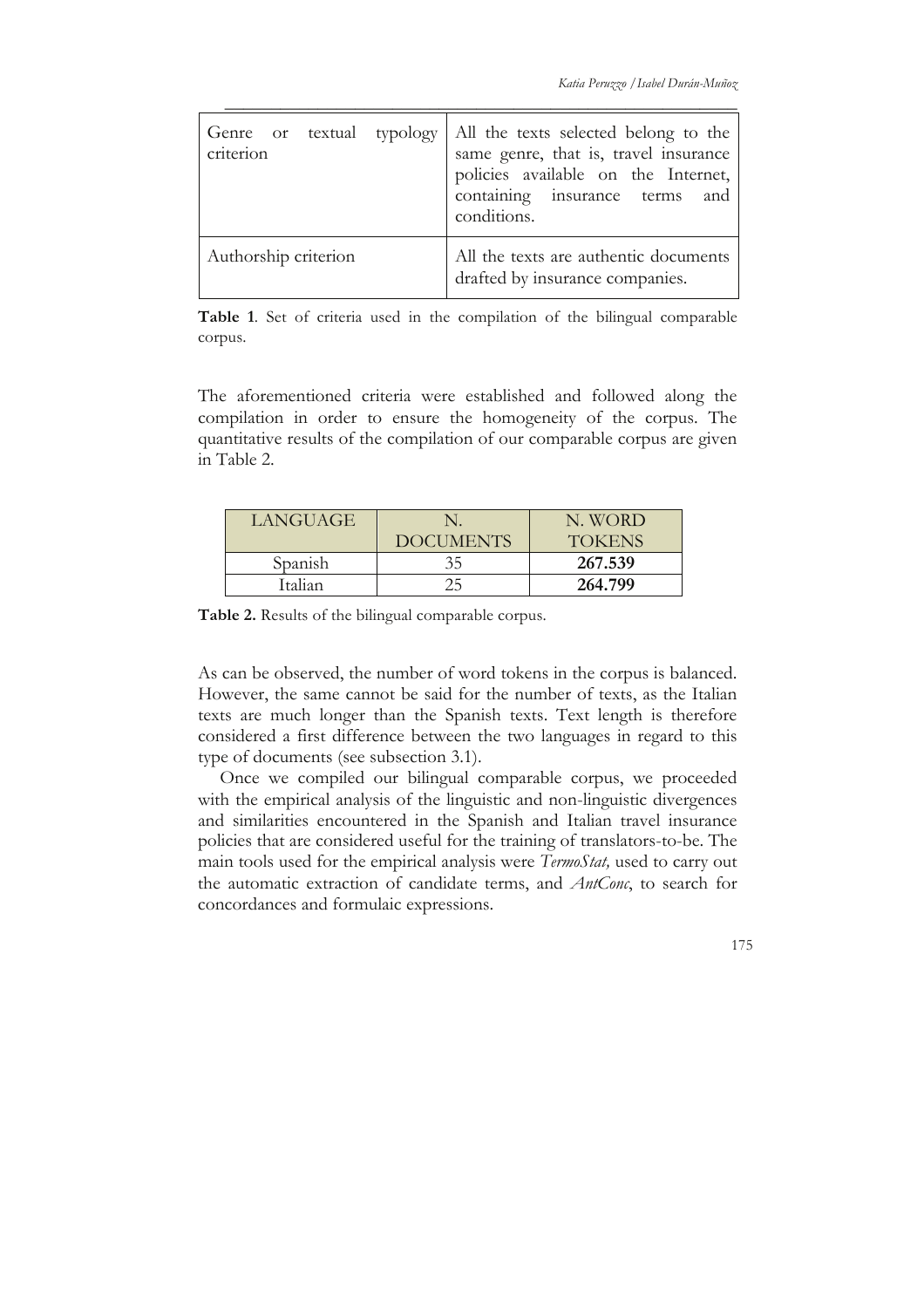## **3. Linguistic and non-linguistic features of insurance policies**

The Spanish and Italian comparable corpus described above was analysed from a translator trainer's perspective in order to glean relevant information on both linguistic and non-linguistic aspects that may prove useful in translators' interlingual and intercultural training. In the following subsections the features of travel insurance policies are discussed in greater detail in order to highlight their potential as training material.

\_\_\_\_\_\_\_\_\_\_\_\_\_\_\_\_\_\_\_\_\_\_\_\_\_\_\_\_\_\_\_\_\_\_\_\_\_\_\_\_\_\_\_\_\_\_\_\_\_\_\_\_\_\_\_\_

#### 3.1 Text macrostructure

Travel insurance policies are a particular type of contract which binds the insurer, i.e. a legal person, and the insured, generally one or more individuals or organisations, such as sport clubs or travel agencies. As such, the contract is required to follow a standard form and to be written in a language determined by law. Nowadays, in the Member States of the European Union (EU), insurance products are regulated both by national legislation and EU legislation<sup>2</sup>. The latter regulates this particular legal subfield also by providing consumer protection throughout the EU. Accordingly, EU legislation establishes minimum standards on the information the potential insured person is to be provided with before the contract is concluded, such as information about the insurance company and the commitment (i.e. name of the undertaking and its legal form, definition of each benefit and each option, means of terminating the contract, arrangements for handling complaints concerning contracts by policy-holders). These minimum standards are in force in all the Member States, which can, however, by means of their own domestic legislation, regulate the organisation of the information required by the EU within the insurance policy text and decide to integrate it with further data<sup>3</sup>. This is

<sup>&</sup>lt;sup>2</sup> See, for example, First Council Directive of 24 July 1973 on the coordination of laws, Regulations and administrative provisions relating to the taking-up and pursuit of the business of direct insurance other than life assurance (73/239/EEC), OJ L 228, 16.8.1973, p. 3 and further amendments; and Directive 2002/83/EC of the European Parliament and of the Council of 5 November 2002 concerning life assurance, OJ L 345, 19/12/2002, p. 1-51.

<sup>176</sup> <sup>3</sup> The main national legal instruments relevant for Spain are Law n. 50/1980 (Ley 50/1980, de 8 de octubre, de Contrato de Seguro, B.O.E. 250, 17 octubre 1980, p. 23126- 23133) and Law n. 30/1995 (Ley 30/1995, de 8 de noviembre, de Ordenación y Supervisión de los Seguros Privados (modificada por el Texto Refundido aprobado por R.D.L. de 29 de Septiembre de 2004), B.O.E. 268, 9 noviembre 1995, p. 32480-32567). For Italy, the main rules to take into account are Legislative Decree n. 174/1995 (Decreto Legislativo 17 marzo 1995, n. 174, Attuazione della direttiva 92/96/CEE in materia di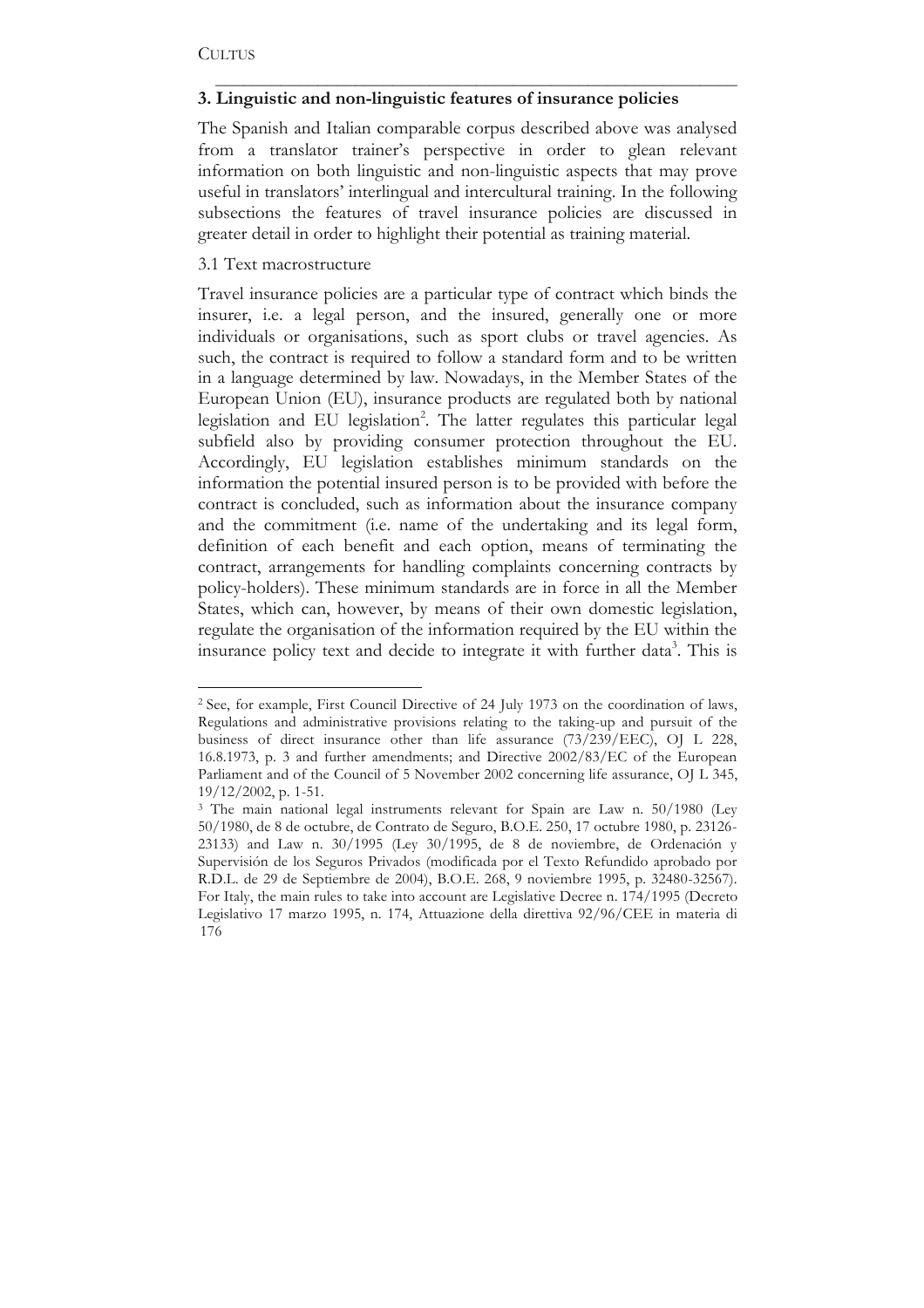actually the case of the two EU Member States under examination, namely Italy and Spain.

\_\_\_\_\_\_\_\_\_\_\_\_\_\_\_\_\_\_\_\_\_\_\_\_\_\_\_\_\_\_\_\_\_\_\_\_\_\_\_\_\_\_\_\_\_\_\_\_\_\_\_\_\_\_\_

As a consequence, when comparing Spanish and Italian travel insurance policies we notice that all the texts analysed contain the same information required by EU legislation, although the way it is presented differs. Translators working in the EU framework need to be aware of common requirements to be met, but also must bear in mind that several divergences regarding content and structure can be encountered when translating this kind of documents due to differences in national legislation.

In what follows we focus on the divergences between Spanish and Italian travel insurance policies in terms of content organisation. The first observation that can be made is that the information in the Spanish texts is generally grouped into a single document, i.e. *Condiciones generales* (General conditions), which contains a section devoted to definitions (*Definiciones*) (see 3.1.1). The Italian Code on Private Insurances, on the other hand, requires that insurance companies provide potential clients with a *Fascicolo informativo* (Informative file). The content and the number of documents in this file may vary depending on the type of coverage offered by the specific insurance but, as far as travel insurance policies are concerned, the regulation requires two documents. The first one is the socalled *Nota informativa* (Informative note), which contains all the information about the rights and contractual duties of policy-holders and the insured, the company's financial situation and a separate section dedicated to the glossary (*Glossario*) containing definitions (see 3.1.1). The second document is called *Condizioni di assicurazione* (Insurance conditions) or *Condizioni generali* (General conditions), which can also contain a glossary. Owing to the presence of these two separate documents, the data in the Italian texts may be duplicated (e.g. definitions) or differ (e.g. the informative note is more specific than the general conditions). Italian texts are thus longer than Spanish texts. Yet, in spite of these formal divergences, no great difference is observed in terms of the information required by national or EU legislation, thus pointing to a convergence of content under an outward formal divergence.

assicurazione diretta sulla vita, Gazzetta Ufficiale del 18 maggio 1995, n. 114) and the Code on Private Insurances (Decreto Legislativo 7 settembre 2005, n. 209, Codice delle assicurazioni private, Gazzetta Ufficiale del 13 ottobre 2005 n. 239, Supplemento Ordinario n. 163).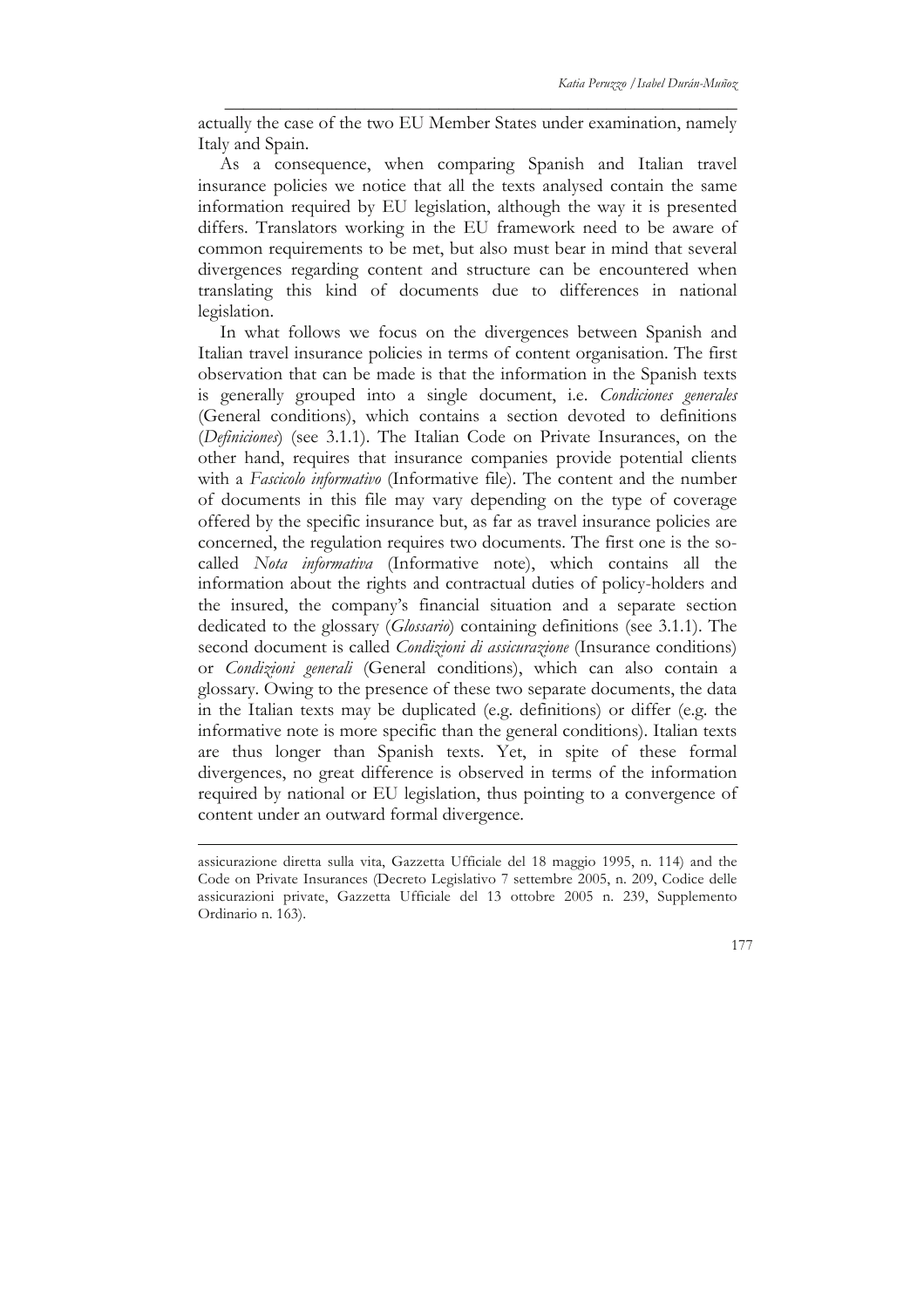## 3.1.1 Definitions

As mentioned in subsection 3.1, both Spanish and Italian texts are provided with at least one section devoted to the definitions of the terms encountered further in the text. While this section is compulsory in the Italian Fascicolo informativo according to ISVAP Regulation 35/2010<sup>4</sup>, the Spanish legislation does not mention definitions as an obligatory element in the informative material intended for insurance companies' customers. However, the definition sections in both sub-corpora exhibit a certain degree of similarity regarding the selection of the terms to define. First of all, the defined terms refer to concepts related to the parties involved in the contract and to the contract itself, such as *assicurato* (the insured)*,* and *polizza* (policy) in Italian and the corresponding terms in Spanish (*asegurado, póliza*). Apart from these general concepts, which demonstrate the proximity of both languages, other terms are defined that apparently have a straightforward meaning but yet need a precise semantic description in order to avoid multiple interpretations or, in the worst case, lawsuits. Hence, in the definition section in both languages we can find words that seemingly belong to ordinary language but are attributed a narrower, domain-specific meaning when they are used in insurance policies. By way of example, in one of the Spanish texts analysed the term *extranjero* (any country which is not one's country of permanent residency) is defined as follows: "el país distinto a España y Portugal", i.e. any country which is not Spain or Portugal.

\_\_\_\_\_\_\_\_\_\_\_\_\_\_\_\_\_\_\_\_\_\_\_\_\_\_\_\_\_\_\_\_\_\_\_\_\_\_\_\_\_\_\_\_\_\_\_\_\_\_\_\_\_\_\_\_

Besides the terms for which the domain-specific meaning is established by the definition provided in the insurance policies, in the definition section we also find legal terms whose meaning is established by an already-existing legal provision. This is the case, for example, of the Spanish terms *robo* (robbery) and *hurto* (theft) and their Italian equivalents *rapina* and *furto*. Comparing the available definitions of legal terms, however, a slight difference can be noticed inter- and intra-linguistically. In Spanish these legal terms are generally accompanied by a general definition describing, in this particular case, a type of offence, such as in the case of *robo*, which is defined as "la sustracción cometida mediante violencia o intimidación a las personas o fuerza en las cosas" (the taking away of something from someone without permission by means of violence or

<sup>178</sup> <sup>4</sup> Regolamento n. 35 del 26 maggio 2010 concernente la disciplina degli obblighi di informazione e della pubblicità dei prodotti assivcurativi, di cui al Titolo XIII del Decreto legislativo 7 settembre 2005, n. 209 – Codice delle assicurazioni private.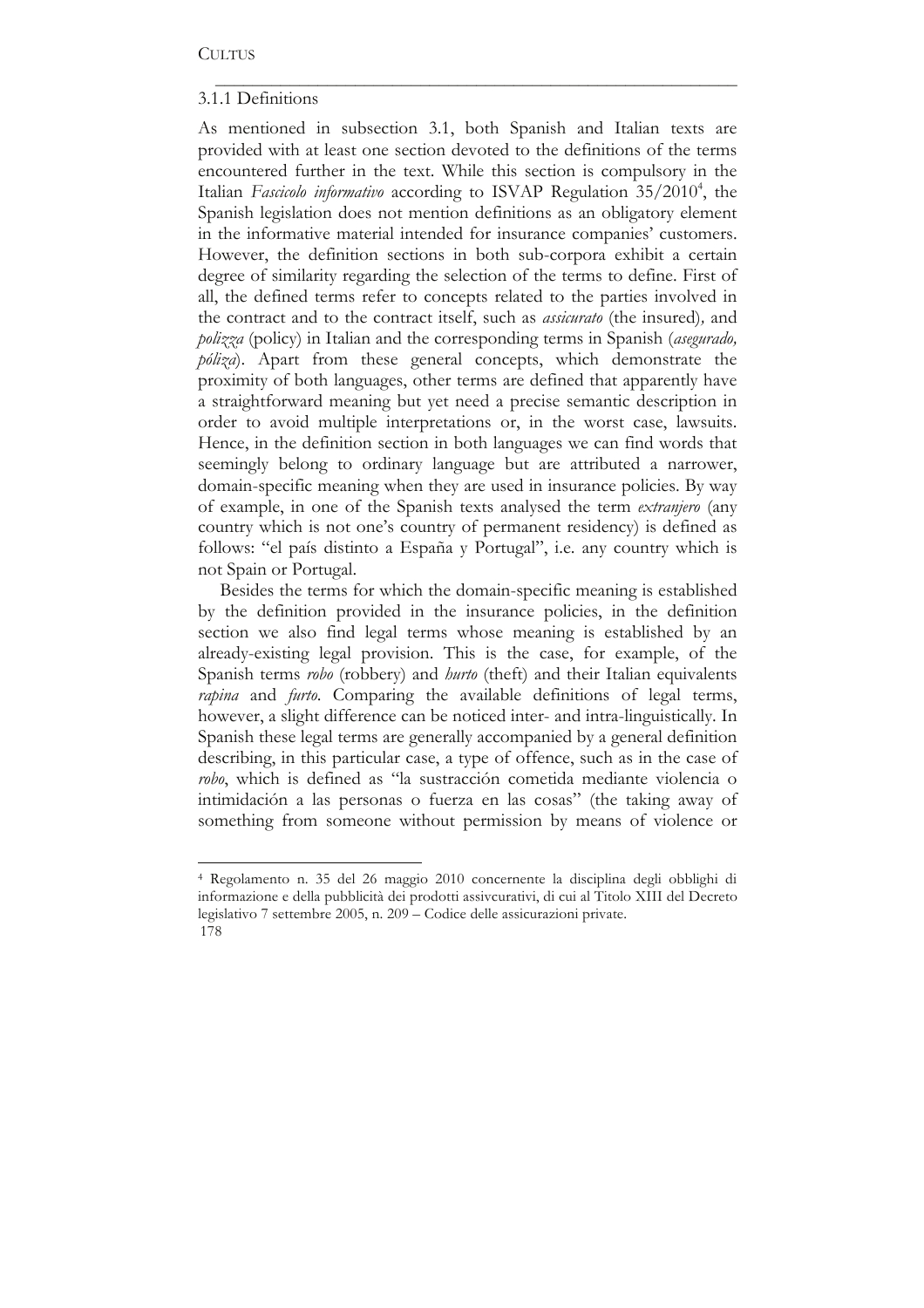intimidation of people or force against things). In Italian, however, we can find two types of definitions: a more general definition, resembling the Spanish one, and a more specific definition, in which an explicit reference is made to national legislation. So, for example, *scippo* (snatching) is defined as "il furto commesso strappando le cose di mano o di dosso alla persona che le detiene" (the theft committed by pulling something out of the hands or away from the body of the person holding them), while the definition of *furto* (theft) refers to a specific legal provision: "il reato previsto dall'articolo 624 del C.P. […]" (the offence covered by article 624 of the Criminal Code).

\_\_\_\_\_\_\_\_\_\_\_\_\_\_\_\_\_\_\_\_\_\_\_\_\_\_\_\_\_\_\_\_\_\_\_\_\_\_\_\_\_\_\_\_\_\_\_\_\_\_\_\_\_\_\_

#### 3.2 Domain-specific Language

Having commented on text organisation and the definition section in informative material of insurance products, we now turn to a detailed description of terminological aspects. It is a characteristic of insurance policies that they need to be as exhaustive and comprehensive as possible in covering or excluding certain risks. Therefore, the texts taken into consideration for this study comprise terms pertaining to a wide variety of domains. Such variety ranges from legal terminology, like *robo* and *furto* discussed in 3.1.1, to medical terminology, with several terms referring to possible injuries and illnesses that a person can experience while travelling, such as *stenosi nasale* (nasal stenosis) for Italian and *epilepsia* (epilepsy) for Spanish, and sport and leisure-related terminology. Examples of sport are *pugilato* (boxing) and *paracadutismo* (parachuting) for Italian and *hípica* (horse racing) and *artes marciales* (martial arts) for Spanish. Moreover, in the definition section (see 3.1.1) terms that are easily recognised as "bureaucratic terminology" can be found. These are generally found in forms and documents drafted by public and private bodies or intended for formal communication with such bodies, but may also be relevant in insurance informative material from a legal perspective. These are, for instance, *domicilio habitual* in Spanish and *residenza* in Italian (both meaning permanent residency).

The interdisciplinarity of this text type is reflected in the variety of domain-specific terminologies used. According to their prominent features, the terms encountered in insurance policies terms and conditions can be grouped into four categories: culture-bound terms, false cognates, loan words, and formulaic expressions.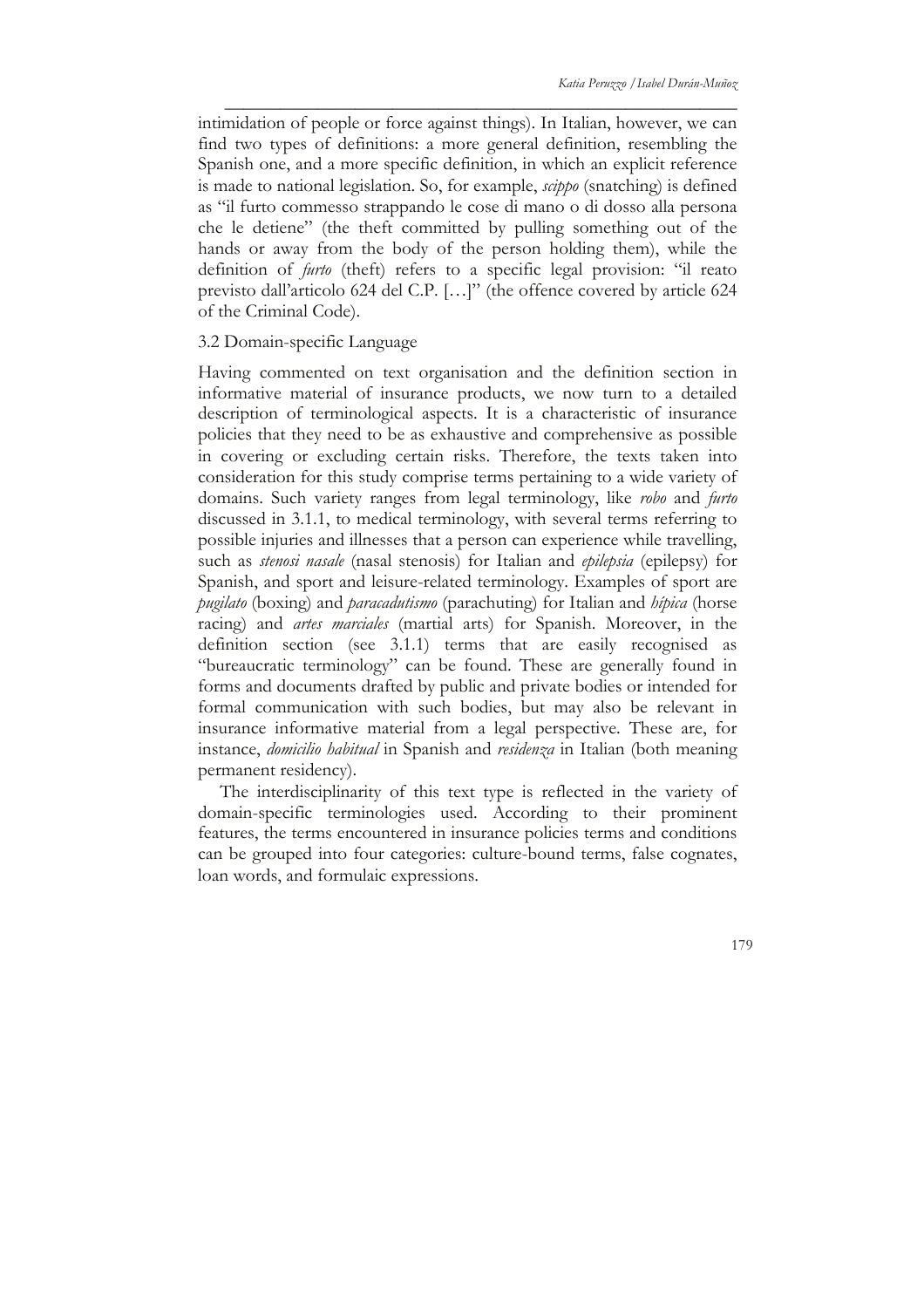## 3.2.1 Culture-bound Terms

The first group to be discussed here contains "Extralinguistic Cultural References" (ECRs) (Pedersen 2011: 41) or "culture-specific items" (CSIs) (Aixelá 1996: 57). According to the second author, CSIs are the "result of a conflict arising from any linguistically represented reference in a source text which, when transferred to a target language, poses a translation problem due to the nonexistence or to the different value (whether determined by ideology, usage, frequency, etc.) of the given item in the target language culture" (ibid.). Although terms from very different domains can be grouped under this category, in the corpus taken into consideration culture-bound terms mainly pertain to a single knowledge area, namely law and the enforcement of legal provisions. Since insurance products are regulated by national law, it goes without saying that the corpus analysed is studded with references to national legislation and to public bodies that play an important role in the insurance sector. Examples of culture-bound terms relating to national legislation are *Albo delle Imprese di assicurazione* (Register of Insurance Companies), *Codice Civile*  (Civil Code) and *Codice Penale* (Criminal Code) for Italian and *Real Decreto*  (Royal Decree), *Reglamento de Riesgos Extraordinarios sobre las Persona y los Bienes* (Regulation on Extraordinary Risks to Persons and Property) for Spanish. Culture-bound terms denoting public bodies typical for the countries examined are, for instance, *Istituto per la Vigilanza sulle Assicurazioni Private e di Interesse Collettivo (ISVAP)* (Institution for the Supervision of Private and Public Interest Insurance Companies) for Italy and *Consorcio de Compensación de Seguros* (Insurance Compensation Consortium) and *Dirección General de Seguros y Fondos de Pensiones* (General Directorate of Insurance and Pensions) for Spain. Moreover, considering travellers' needs for personal identification while travelling and the specific language necessary in case of loss or theft of personal documents, another culture-bound subfield of legal/bureaucratic terminology to be found is the terminology related to ID documents, such as *carta di identità* (ID card) and *codice fiscale* (tax ID code card) for Italian and *documento nacional de identidad* or *DNI* (ID card) and *tarjeta de residencia* (residence card) for Spanish.

\_\_\_\_\_\_\_\_\_\_\_\_\_\_\_\_\_\_\_\_\_\_\_\_\_\_\_\_\_\_\_\_\_\_\_\_\_\_\_\_\_\_\_\_\_\_\_\_\_\_\_\_\_\_\_\_

## 3.2.2 False Cognates

Another group in which terms encountered in insurance policy terms and conditions can be grouped are false cognates or false friends. They are frequently encountered in languages with a common root and, due to the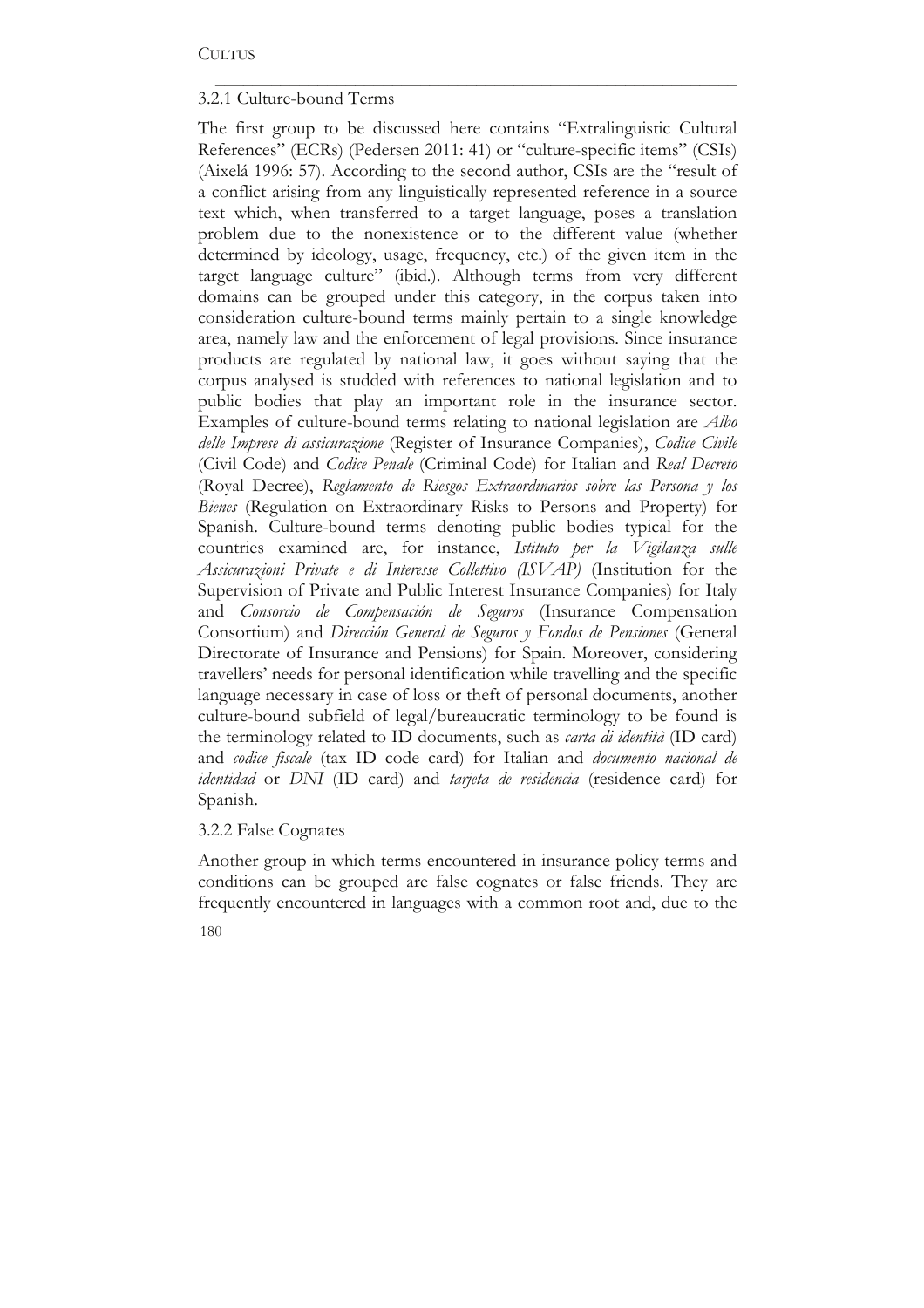presumed proximity between Italian and Spanish, they abound in the analysed corpus. As a consequence, translation pitfalls resulting from false cognates should never be underestimated. An example that occurs in this kind of documents is *modulo* (form) for Italian and *módulo* (module, structure) for Spanish, which should be translated into Spanish as *formulario* in this context. Another example is *franchigia* (deductible expressed as a fixed amount) and *scoperto* (deductible expressed as a percentage) in Italian, which have only one equivalent in Spanish which could mean either, i.e. *franquicia*.

\_\_\_\_\_\_\_\_\_\_\_\_\_\_\_\_\_\_\_\_\_\_\_\_\_\_\_\_\_\_\_\_\_\_\_\_\_\_\_\_\_\_\_\_\_\_\_\_\_\_\_\_\_\_\_

3.2.3 Loan Words

The third category of terms in insurance policies that could be of particular interest for translators training consists of loan words. As in the case of culture-bound terms, this category is not limited to a single domain, as loan words can be found in a variety of knowledge areas as well as in ordinary language. In the texts analysed, loan words – comprising both verbatim borrowings and adapted loan words – have proven to be numerically relevant in both languages, even though their predominance is observed in Italian. In both sub-corpora, the loan words used can be grouped into four different subcategories<sup>5</sup>:

a) borrowings that are attested in dictionaries and do not have an equivalent term in the recipient language, e.g. *overbooking* for Spanish and *roaming* for Italian;

b) borrowings that are attested in dictionaries and have an equivalent term in the recipient language, e.g. *travel cheques*, which corresponds to *cheques de viaje* in Spanish, and *outsourcing* in Italian, corresponding to *esternalizzazione*;

c) borrowings that are not attested in dictionaries and have an equivalent term in the recipient language, e.g. *trip* in Spanish, corresponding to *viaje*, and *tutorship* in Italian, corresponding to *assistenza*;

<sup>&</sup>lt;sup>5</sup> For the purposes of this study the following monolingual dictionaries were consulted: the authoritative dictionary for Spanish, *Diccionario de la Real Academia de la Lengua* (DRAE) (http://www.rae.es), (23rd edition, 2012); and for Italian, for which there is no single authoritative dictionary, the online edition of *Vocabolario Treccani* (http://www.treccani.it, 3rd edition, 2008, under constant updating) and *Lo Zingarelli 2013. Vocabolario della lingua italiana* (Bologna: Zanichelli Editore, 2012) .

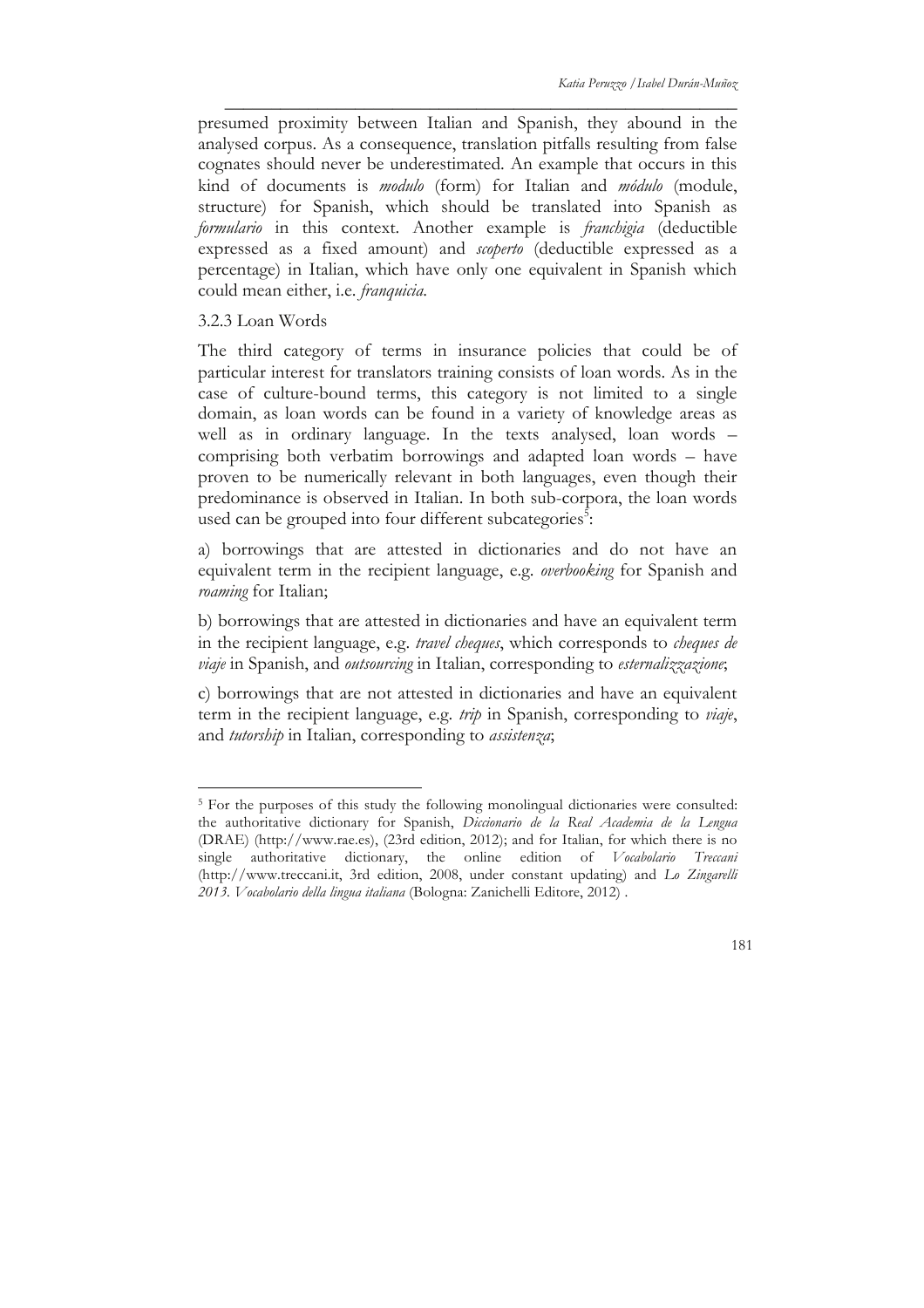d) adapted loan words and loan translations that are not attested in dictionaries and do not have an equivalent term in the recipient language, but can co-exist with the original term which can serve as an explanation, e.g. *béisbol con bola blanda (softball)* in Spanish and *rapporto di irregolarità bagaglio (Property Irregularity Report)* in Italian.

\_\_\_\_\_\_\_\_\_\_\_\_\_\_\_\_\_\_\_\_\_\_\_\_\_\_\_\_\_\_\_\_\_\_\_\_\_\_\_\_\_\_\_\_\_\_\_\_\_\_\_\_\_\_\_\_

Although in most cases the loan words are of English origin, there are also some that have a different donor language. Examples are *bricolage* (DIY), *depannage* (vehicle breakdown services), *meublé* (bed & breakfast) in Italian and *forfait* (lump sum) or *rappel* (abseiling) in Spanish, which are borrowed from French, and the Latin expressions *pro tempore* used in Italian and *in itinere* found in Spanish. Therefore, the donor languages vary as well according to the domains the loan words pertain to, which stretch from tourism (e.g. *overbooking*, *caravaning*, *travel cheques* in Spanish and *garni*, *cancellation* in Italian) and medicine (e.g. *day hospital*, *day surgery* in Italian) to company management and marketing (e.g. *telemarketing*, *leasing*, *outsourcing* in Italian). However, the majority of loan words encountered in the corpus pertain to a single domain, i.e. the domain of sport and physical activities. In the Spanish subcorpus, 32 concepts belonging to this broad domain were identified. These concepts are designated mainly by English borrowings or adapted loan words, of which six terms only were found in the dictionary consulted. While the majority of these concepts are designated by a term only, some of them are referred to by using a combination of a borrowing, an adapted loan word, a recipient language equivalent or even a "Spanglish" term, such as *bungy jumping*, *puenting* and *góming*, all referring to bungee jumping. In Italian, on the other hand, the number of concepts designated by English terms is slightly higher, amounting to a total of 50 concepts, out of which 27 terms are recorded in the dictionaries consulted. In Spanish the terms that are not recorded in dictionaries can refer either to activities generally recognised as sports (e.g. *mountain bike, kitesurf*) or recreational or extreme physical activities (e.g. *paintball, rafting*). On the contrary, most of these terms in Italian refer to open-air or water sport activities that are not practiced very frequently in Italy because of the lack of suitable natural or artificial conditions and settings, such as *black water rafting*, *jet boat* or *drag racing*.

#### 3.2.4 Formulaic Expressions

182 As for the presence of a typical legal and bureaucratic style in this text type, it should be noticed that formulaic expressions also abound. These expressions, also known as "archetypal formulaic sequence(s)" (Wray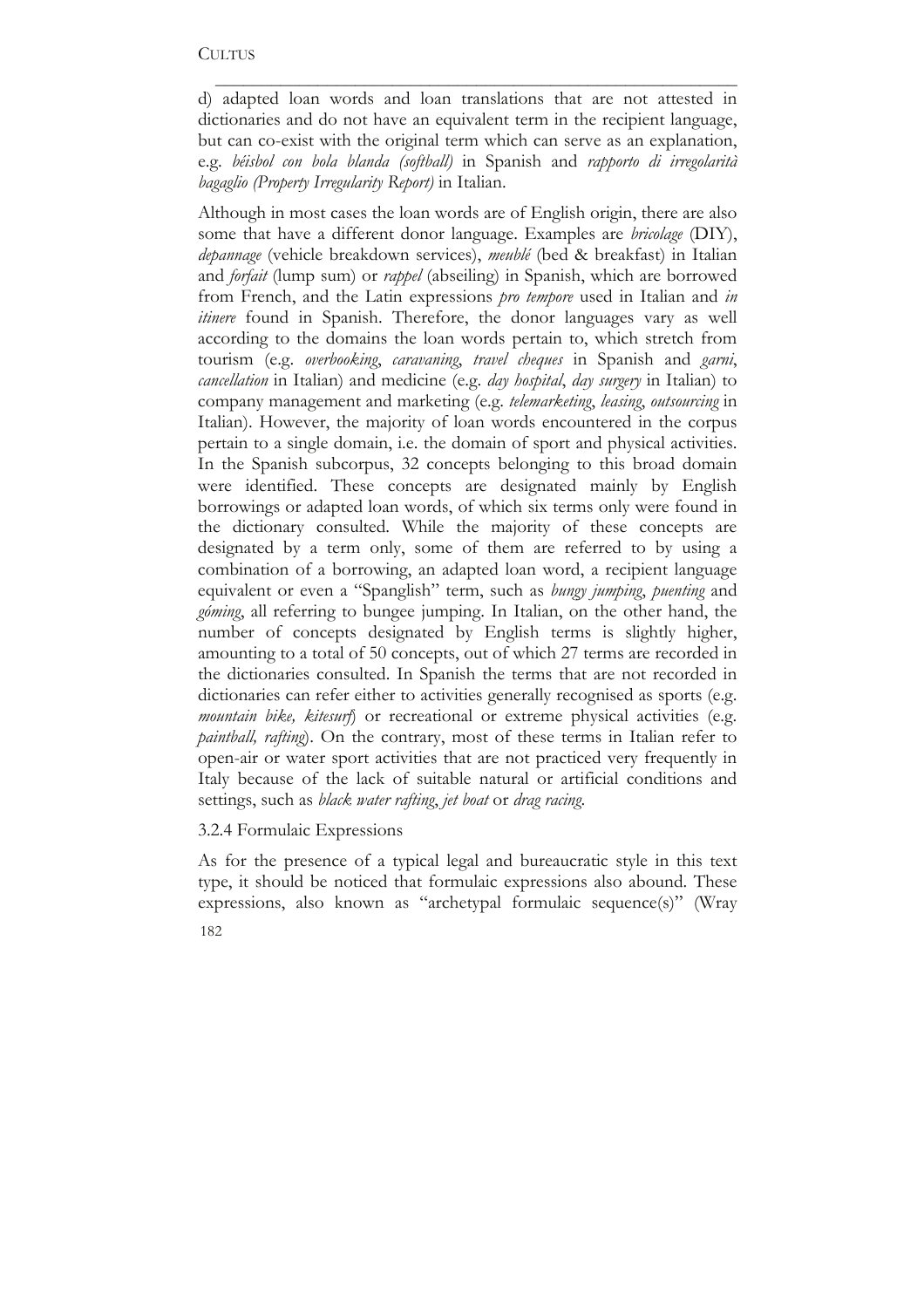2002), are prefabricated, have a non-compositional or partly compositional meaning, show conventionalisation, allow a restricted exchangeability of component words and show a degree of fixedness in their word order (Fernández Parra 2008). Among the two broad categories in which Wray divides them, i.e. sentences and sub-sentential phrases, most of the examples found in the corpus analysed resemble a sub-sentential invariable phrase structure, such as *in violazione di disposizioni di legge* (in breach of legal provision), *secondo quanto disposto dalla legge* (as provided by law) for Italian and *de conformidad con lo dispuesto en* (as provided by)*, el presente contrato se rige por lo dispuesto en* (this contract is regulated by) in Spanish.

\_\_\_\_\_\_\_\_\_\_\_\_\_\_\_\_\_\_\_\_\_\_\_\_\_\_\_\_\_\_\_\_\_\_\_\_\_\_\_\_\_\_\_\_\_\_\_\_\_\_\_\_\_\_\_

#### **4. Travel Insurance Policies in the translation classroom**

Based on the analysis of the linguistic and non-linguistic features of the corpus described in 2.1, travel insurance policy terms and conditions are, from our point of view, a suitable "playground" for a course in LSP translation as it helps students develop several translation skills that are required to become a professional translator. Such skills can be also learnt by practicing on other text types, such as tourism-related texts, which are frequently used in specialised translation training (cf. Sanning 2010, Kelly 2000). Yet, the variety of features of travel insurance policies seems appropriate for sensitising trainees to the progressive convergence of linguistic and non-linguistic features characterising texts which deal with the same topic but are embedded in different cultures and expressed in different languages, and we therefore suggest their adoption in such courses.

The great variety of linguistic and non-linguistic features concentrated in insurance policies could prove useful to show trainees the need for translation competence and flexibility in order to find the most appropriate solution to possible translation problems, especially in regard to terminology and formulaic expressions pertaining to different domains. Moreover, the professional realism resulting from the use of such authentic translatable texts in the translation classroom makes this specific text type fitting for acquiring a whole range of translation skills. For example, insurance policies give students the opportunity to familiarise with different translation strategies, such as explicitation or adaptation to deal with culture-bound terminology or loan words, and allow trainers to underscore the importance of following the client's translation brief, either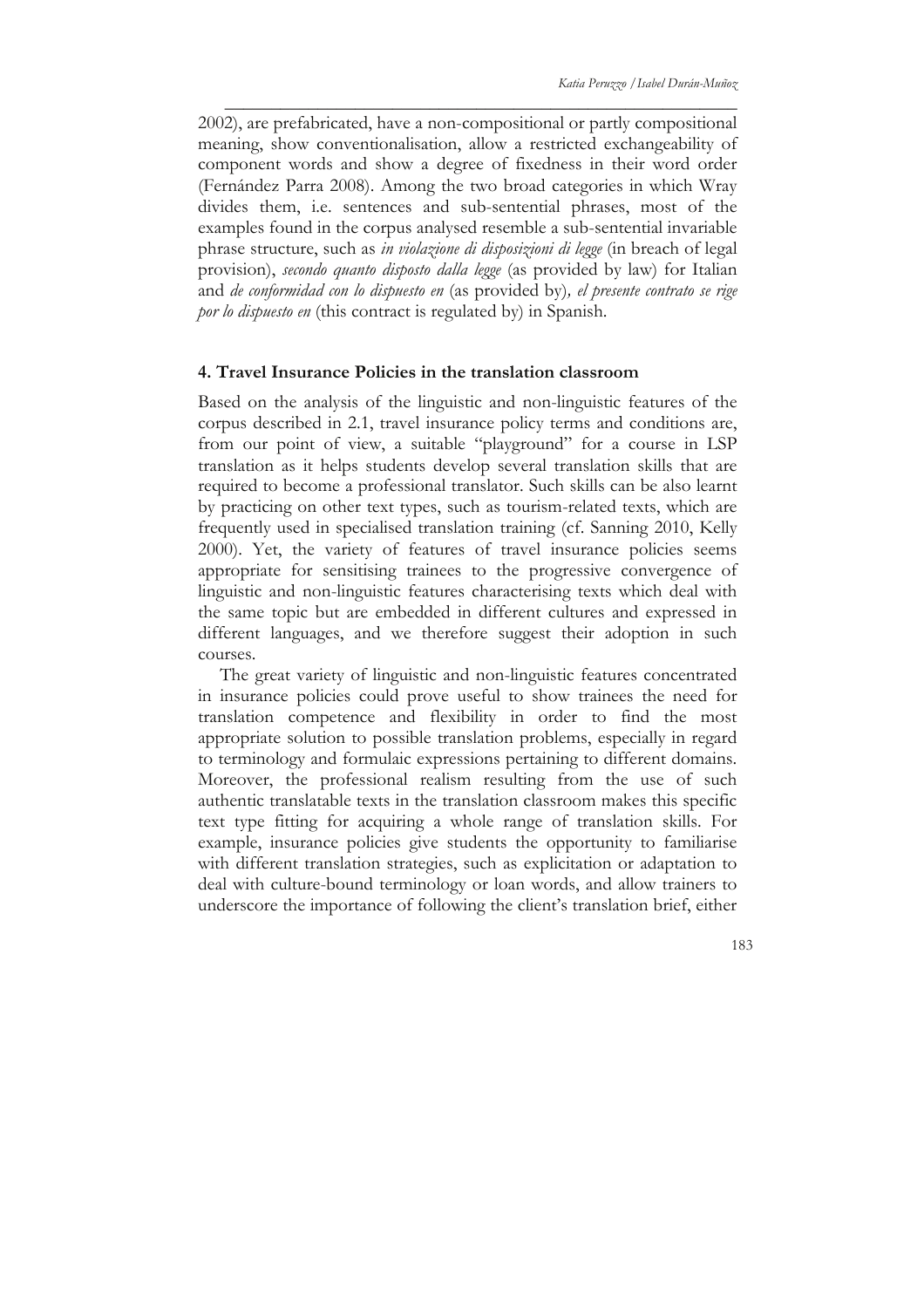domesticating or keeping the original structure of the source text, teach how to exploit parallel texts as a source of information as regards terminology, formulaic expressions or specific syntactic structures, and deal with three different cultural frameworks, namely the two countries involved plus the EU, each of which with different requirements.

\_\_\_\_\_\_\_\_\_\_\_\_\_\_\_\_\_\_\_\_\_\_\_\_\_\_\_\_\_\_\_\_\_\_\_\_\_\_\_\_\_\_\_\_\_\_\_\_\_\_\_\_\_\_\_\_

In an LSP translation course in which travel insurance policies are used as training material, the observation of the differences in the macrostructure could be conceived as the first task to assign to translation trainees. This task would prompt them to increase their confidence as professionals, as it could help them sharpen their perception of translation both as a decision-making process and as the product of this process. When examining the ST, trainees would be asked to contrast it with a comparable TL corpus in order to understand what the expected TT should look like. However, trainees must bear in mind the *skopos* for which the translation is required, as a different goal would require a different translation strategy and produce a different final product (Nord 1991). Therefore, insurance policies can be seen as good examples of STs which call for a detailed translation brief in which the aim of the translated text is clearly stated. Trainees would then be confronted with two different scenarios. On the one hand, if the purpose is to provide information about the content of the document, such as in a legal dispute, no adaptation is required. However, further information on the legislation regulating insurance policies may be necessary, as in translator's footnotes for instance. On the other hand, if the translation is needed because the insurance company is trying to expand the sale of its products in foreign markets, the translation strategy adopted would require a much more pronounced domestication approach and the macrostructure of the documents would therefore need to be adapted to the TL expectations. Nonetheless, in both the scenarios envisaged, translation students could train their professional skills in terms of translation strategy acquisition and client relationship management, along with recognising their important role as bridge-builders among different languages and cultures.

From a translation training perspective, after the analysis of the macrostructure and the selection of the most suitable translation strategy (or strategies) according to the translation brief, trainees could be asked to pay particular attention to the definition section within the corpus. From our viewpoint, a close examination of this section is important for two reasons. First of all, the terms provided with a definition allow for the identification of possible conceptual similarities and differences among the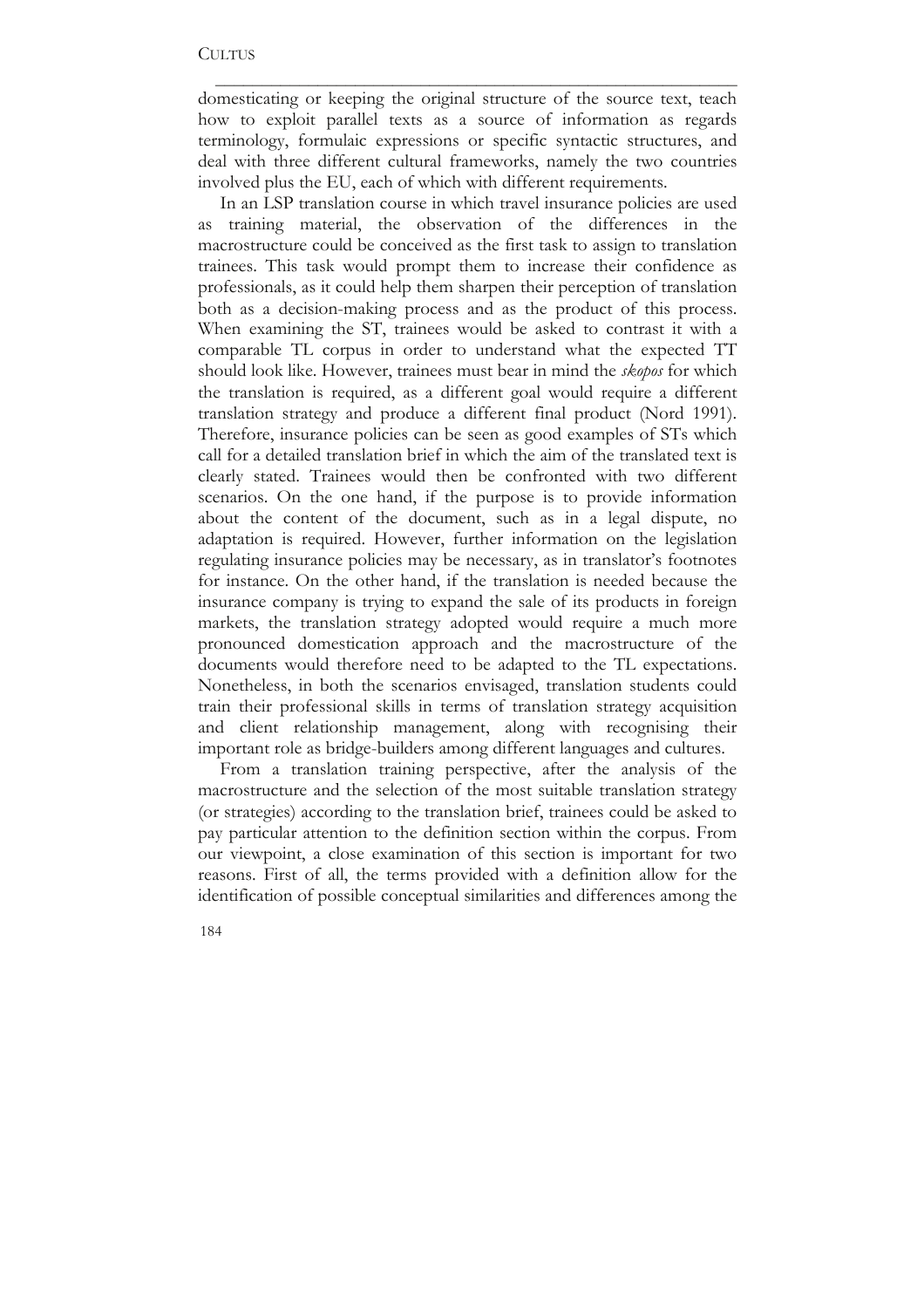cultures taken into consideration. In the specific case of insurance policies, the comparison of the available glossaries revealed that in most cases the terms included in this section and their definitions coincide, with only minor discrepancies, as in the case of *robo/rapina* discussed in 3.1.1. This means that, although the cultural and, most relevant, the legal context in which these documents are embedded differ, a correspondence can be noticed in the travel insurance policy script, with coincident typical actors (insured, insurer, beneficiary), props (policy), activities (travelling, sport activities) and so on. Secondly, once the correspondence between the defined terms is recognised by comparing their definitions, translator trainees can easily upgrade their terminological knowledge in the specialised field and find suitable translation equivalents without the need to consult other external information sources at this stage.

\_\_\_\_\_\_\_\_\_\_\_\_\_\_\_\_\_\_\_\_\_\_\_\_\_\_\_\_\_\_\_\_\_\_\_\_\_\_\_\_\_\_\_\_\_\_\_\_\_\_\_\_\_\_\_

A similar improvement in the acquisition of new linguistic forms (in terms of terminology, formulaic expressions and syntactical structures) can be expected also from the observation of the four categories identified in the domain-specific language section (see 3.2). Culture-bound terms, false cognates, loan words and formulaic expressions constitute four foci on which to draw the trainees' attention. Again, the aim of the TT, ideally stated in the translation brief, is of fundamental importance for the correct approach to the translation task. The combination of more traditional reference tools, such as dictionaries and the Internet, with a corpus linguistic approach in classroom activities could help trainees to improve their ability to identify terms designating CSIs and formulaic expressions in both the SL and the TL and to find similarities or divergences in them.

Once the (lack of) correspondence among these elements is recognised, trainees could decide which translation strategy to apply according to the purpose of the TT and, consequently, whether culture-bound terms and formulaic expressions should be preserved, adapted or mediated. As for the loan words and loan translations, the presence of foreign or adapted terms in both languages would allow trainees to focus on the tendency of both languages to include new concepts in their respective conceptual systems by means of either borrowing, adapting or translating foreign expressions or even to let alien and indigenous terms co-exist within the same text. However, as the degree of incorporation of foreign expressions and terms diverges in the two languages and alien concepts enter different cultures at different points in time, every single loan word or translation needs to be verified case-by-case. Finally, the benefits of corpus-driven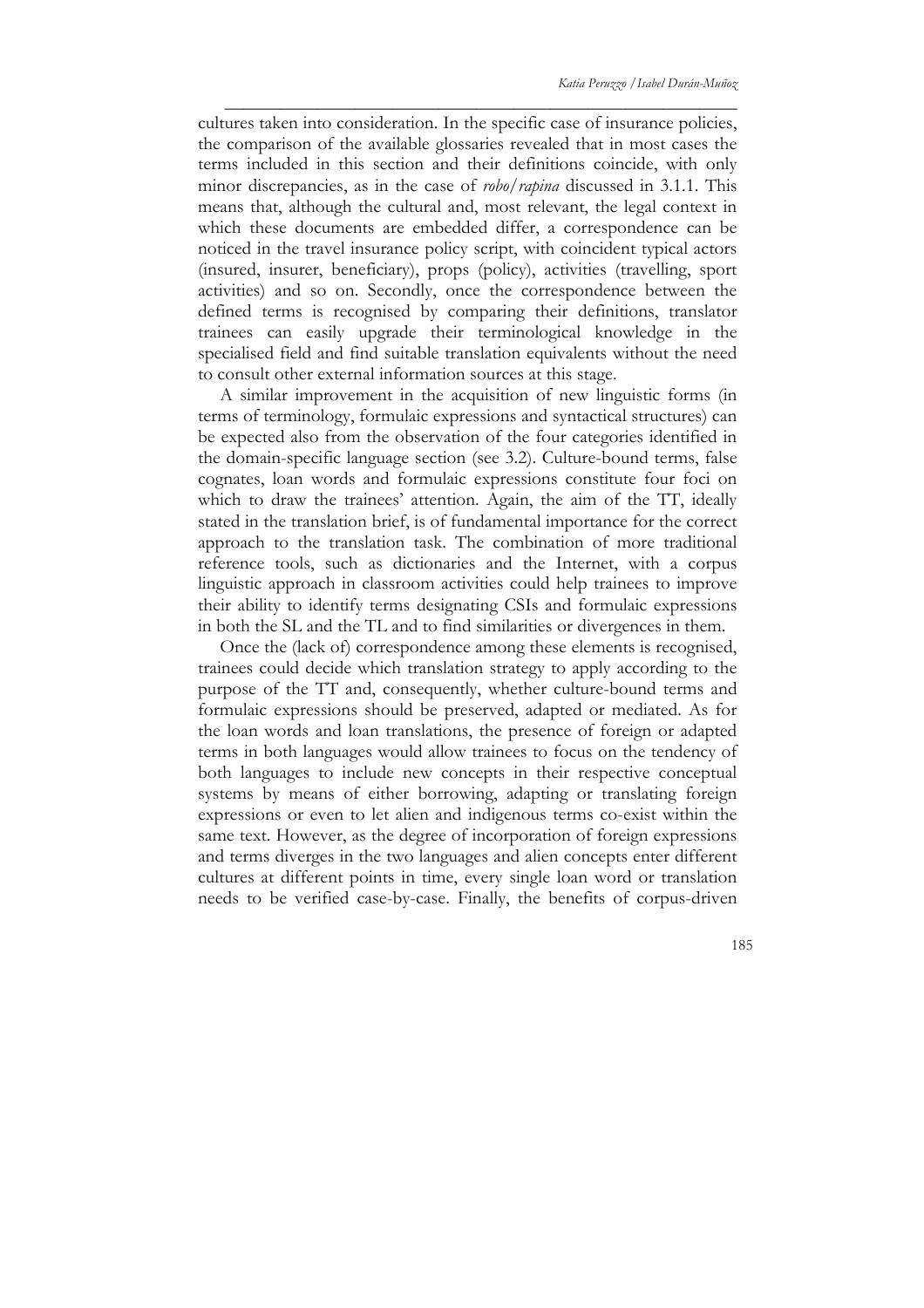translation training have been suggested by previous studies (Zanettin 2012, 2002, Laursen and Pellón 2012, Vintar 2008, Bernardini 2006, Bowker & Pearson 2002). In like manner, the bilingual comparable corpus compiled in the framework of this study can also be considered a suitable tool for trainee translators both to search information (collocations, definitions, etc.) and to acquire technical competence in corpora management and data processing. In general terms, the combination of comparable corpora with lexicographical and terminographical reference materials which may not be up-to date with the actual linguistic use constitutes a good exercise especially for novice translators. The need to distance themselves from such reference material and to take a stand on the linguistic choices necessary to provide an acceptable final product would help trainees to acquire part of the confidence needed to face the challenges posed by the translation market.

\_\_\_\_\_\_\_\_\_\_\_\_\_\_\_\_\_\_\_\_\_\_\_\_\_\_\_\_\_\_\_\_\_\_\_\_\_\_\_\_\_\_\_\_\_\_\_\_\_\_\_\_\_\_\_\_

#### **5. Conclusions**

As final remarks, we conclude that the features of travel insurance policies discussed above are of great value for trainees in their first stages of training in specialised translation. Firstly, they can understand the importance of meeting the requirements specified in the translation brief regarding structure, function, audience, etc. Secondly, they work with terminology belonging to a range of domains and levels of specialisation, as well as culture-bound terms, which make them aware of the importance of research competence and information retrieval (CEN 2006). Also, students are exposed to cognates and false cognates, which constitute potential pitfalls especially for languages as close as Spanish and Italian. Crucially, students can count on information sources in the documents themselves (glossaries provided in each document) and the large amount of reference material available on-line. The focus of translators-to-be would therefore be shifted from differences to similarities between languages and cultures and would reinforce the importance of crosslinguistic mediation and, thus, help them enhance their self-perception of their role as transculturally-aware communication specialists.

186 To sum up, these features make travel insurance terms and conditions a very suitable "playground" for trainee translators, since, apart from learning the skills required to translate this kind of documents, they are also taught transversal skills, essential to becoming professional translators, such as research competence or technical competence (cf.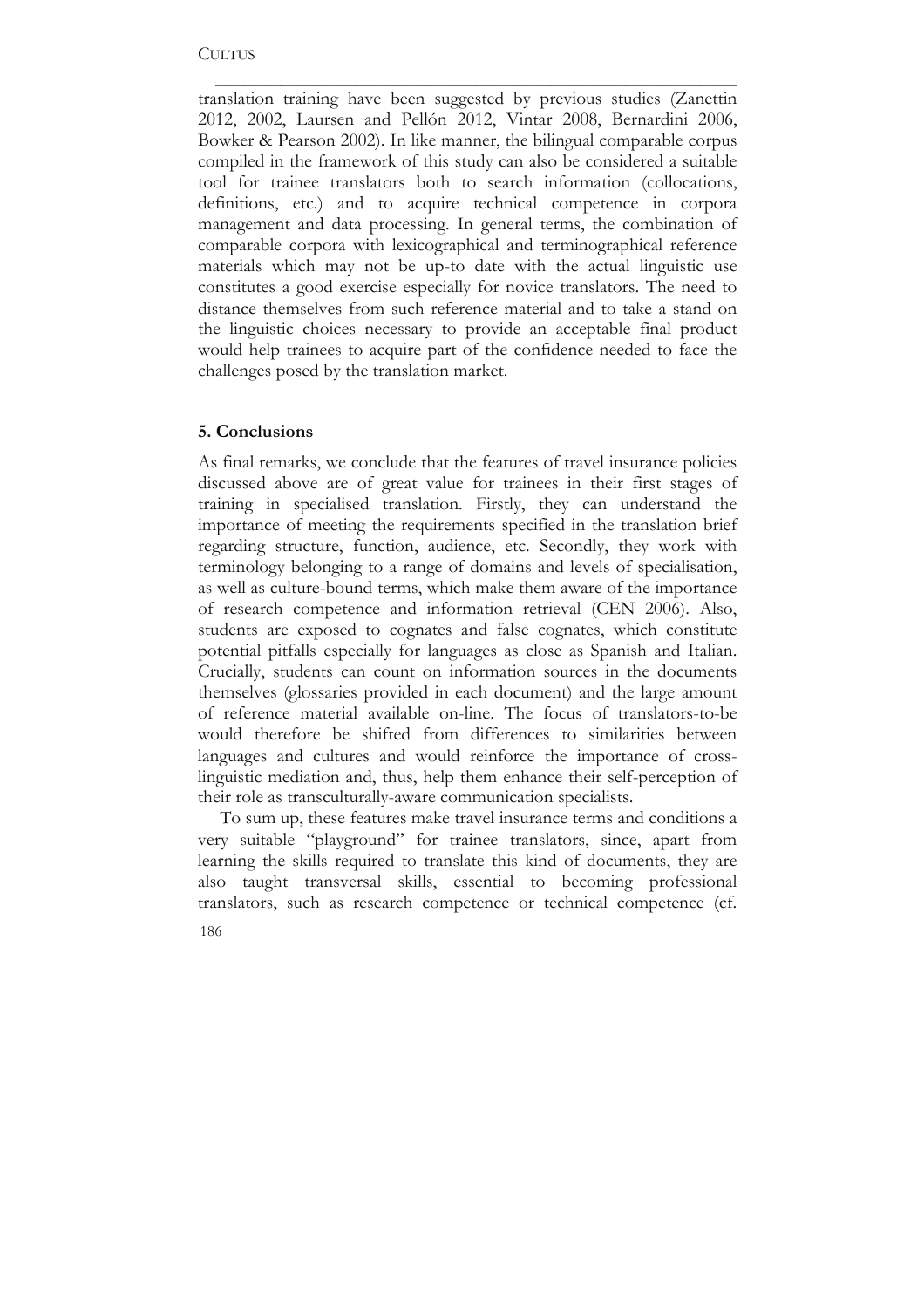CEN 2006).

#### **References**

Aixelá, J. F. 1996. "Culture-specific items in translation." In R. Álvarez & C.-Á. Vidal (Eds.), *Translation, Power, Subversion*, Clevedon/Bristol/Adelaide: Multilingual Matters, pp. 52-78.

\_\_\_\_\_\_\_\_\_\_\_\_\_\_\_\_\_\_\_\_\_\_\_\_\_\_\_\_\_\_\_\_\_\_\_\_\_\_\_\_\_\_\_\_\_\_\_\_\_\_\_\_\_\_\_

- Bernardini, S. 2006. "Corpora for translator education and translation practice. Achievements and challenges". *Proceedings of LREC 2006, 5th Language Resources and Evaluation Conference*. Genoa, 22-28 May 2006. Paris: ELRA, pp. 17-22.
- Bowker, L. & Pearson, J. 2002. *Working with Specialized Language: A practical guide to using corpora*. London: Routledge.
- Cavagnoli, S., E. Di Giovanni, & R. Merlini (Eds.) 2009. *La ricerca nella comunicazione interlinguistica. Modelli teorici e metodologici*. Milano: Franco Angeli.
- CEN (European Committee for Standarisation). 2006. *European Standard. Translation Services – Service Requirements. EN-15038*. Brussels.
- Fernández Parra, M. 2008. "Translating Formulaic Expressions in Instruction Manuals: A Corpus Study". *Newcastle Working Papers in Linguistics*. Newcastle University, pp. 51-60.
- Hatim, B. 1984. "A Text-typological approach to syllabus design in translator training". *The Incorporated Linguist* , 23, pp. 146-149.
- Kelly, D. 2000. "Text Selection for Developing Translator Competence: Why Texts from the Tourist Sector Constitute Suitable Material?" In C. Schäffner & B. Abad (Eds.), *Developing Translation Competence,*  Amsterdam/Philadelphia: John Benjamins, pp. 157-170.
- Kelly, D. 2005. *A Handbook for Translator Trainers*. Manchester: St Jerome Publishing.
- Nord, C. 1991. *Text Analysis in Translation*. Amsterdam: Rodopi.
- Laursen, A. L. & Pellón, I. A. 2012. "Text Corpora in Translator Training. A Case Study of the Use of Comparable Corpora in Classroom Teaching". *The Interpreter and Translator Trainer (ITT),* 6 (1), pp. 45-70.
- Mattila, H. E. S. 2006. *Comparative Legal Linguistics*. Aldershot: Ashgate Publishing Limited.
- Musacchio, M.T. & G.H. Sostero (Eds.) 2008. *Tradurre: Formazione e Professione*. Padova: CLEUP.